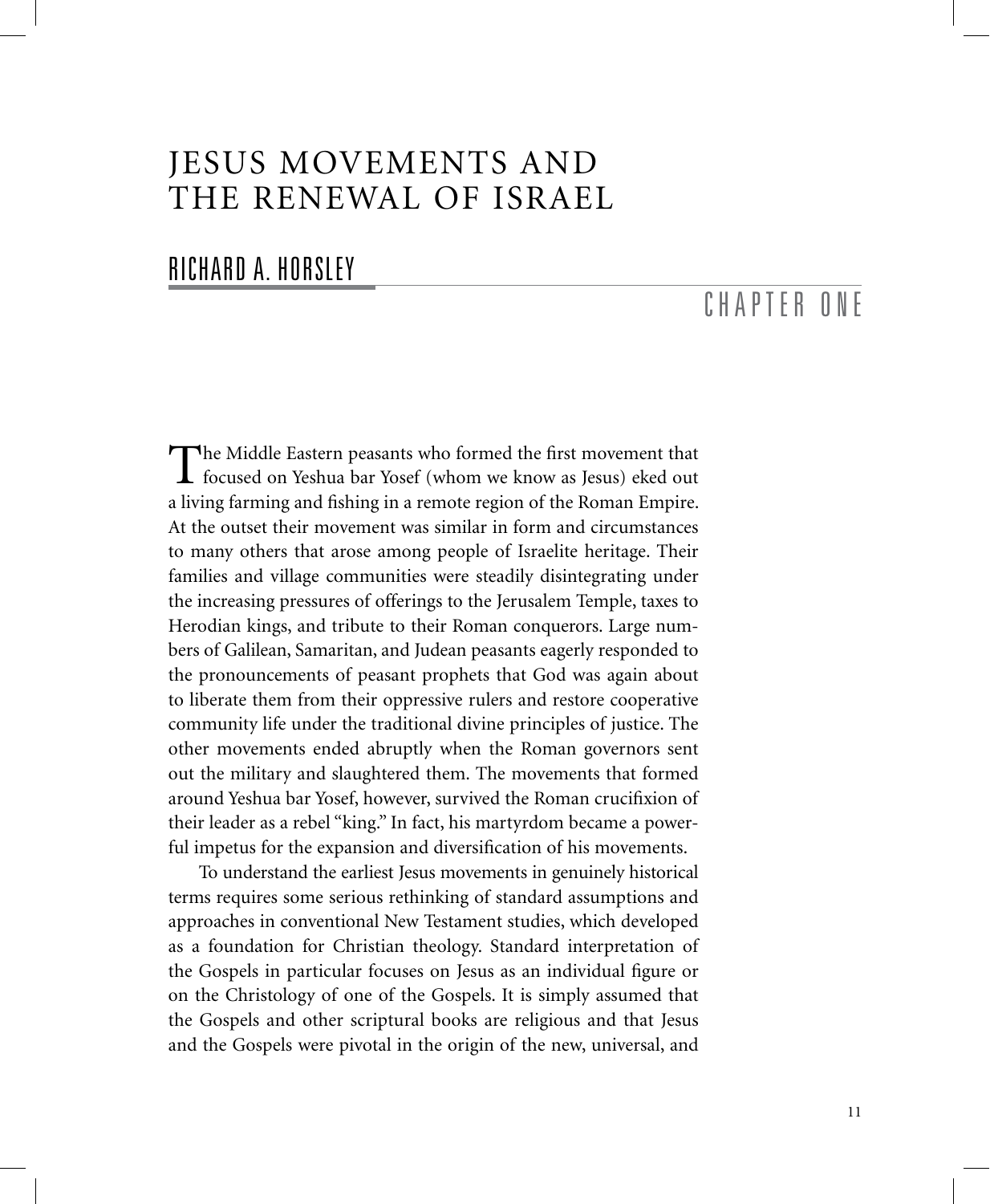

**Fig. 1.1.** Map of Palestine in the first century ce.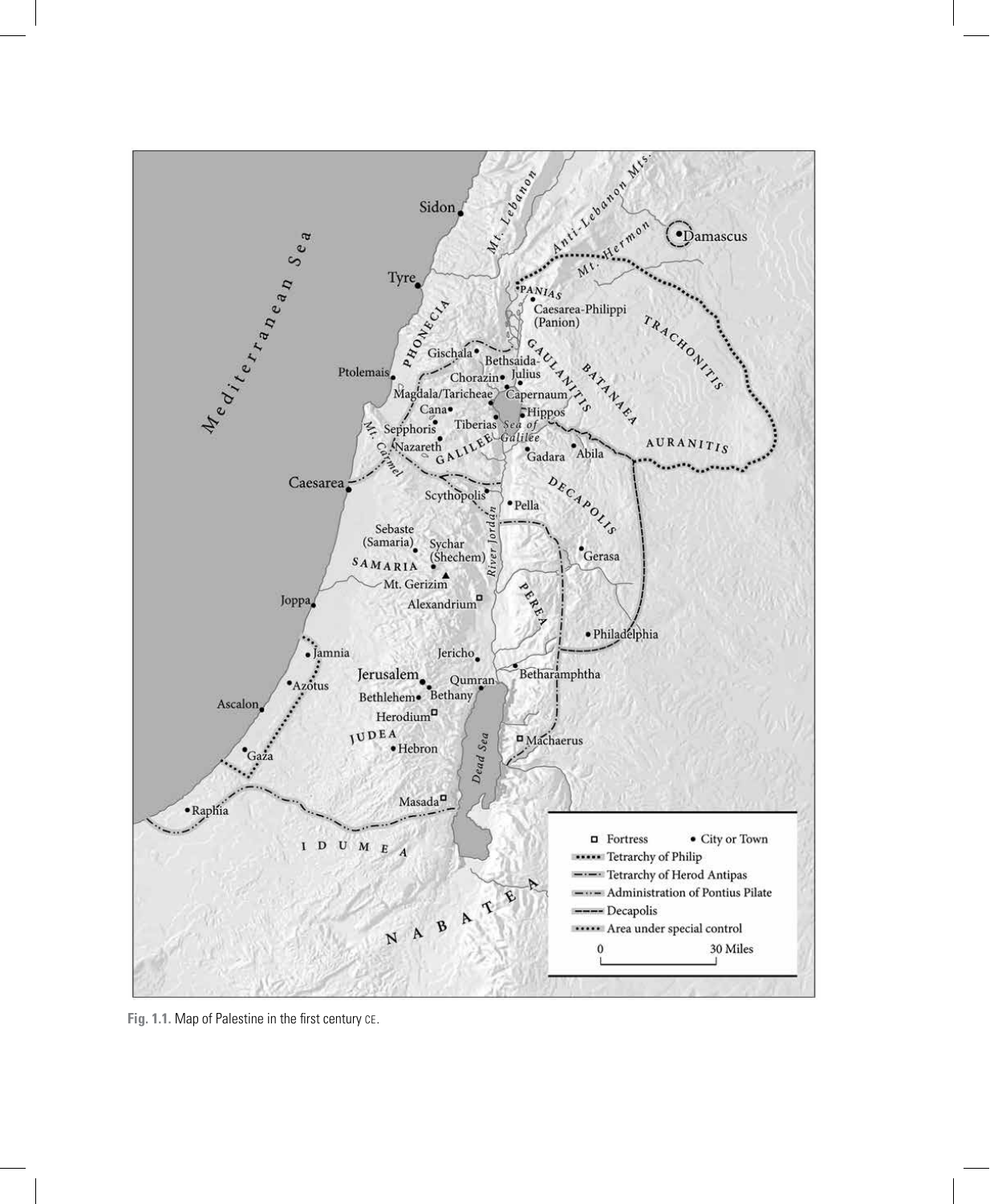truly spiritual religion, "Christianity," from the old, parochial, and overly political religion, "Judaism." In the ancient world in which the Gospels originated, however, religion was not separated from political- -economic life. In fact, at the time of Jesus there was no such thing yet as a religion called Judaism, judging from our sources such as the Gospels, the Dead Sea Scrolls, or the contemporary Judean historian Josephus. Similarly, something that could intelligibly be called Christianity had not developed until late antiquity, well after the time when the books that were later included in the New Testament and related literature were composed by leaders associated with the movements focused on Jesus.

It makes sense to begin from the broader historical conditions of life under the Roman Empire that constituted the historical context of Jesus' mission and to focus first on the many other Judean, Samaritan, and Galilean movements that illuminate the form of the earliest Jesus movements.

## **POPULAR RESISTANCE AND RENEWAL UNDER ROMAN IMPERIAL RULE**

The ancient world was divided fundamentally between rulers and ruled, in culture as well as in political-economic structure. A tiny percentage of wealthy and powerful families lived comfortably in the cities from the tithes, taxes, tribute, and interest that they extracted from the vast majority of people, who lived in villages and worked the land. We must thus first examine the historical dynamics of that fundamental societal division in order to understand the circumstances in which the early Jesus movements formed and expanded.

At the time of Jesus, the people of Israelite heritage who lived in the southeast corner of the Mediterranean world, Judea in the south, Galilee in the north, and Samaria in between, lived under the rule of Rome. A Roman army had conquered the area about sixty years before Jesus' birth. The Romans installed the military strongman Herod as their client king to control the area. He in turn kept in place the Temple and high priesthood. The temple-state and its high priestly aristocracy had been set up by the Persian imperial regime centuries earlier as an instrument of their rule in Judea, the district around the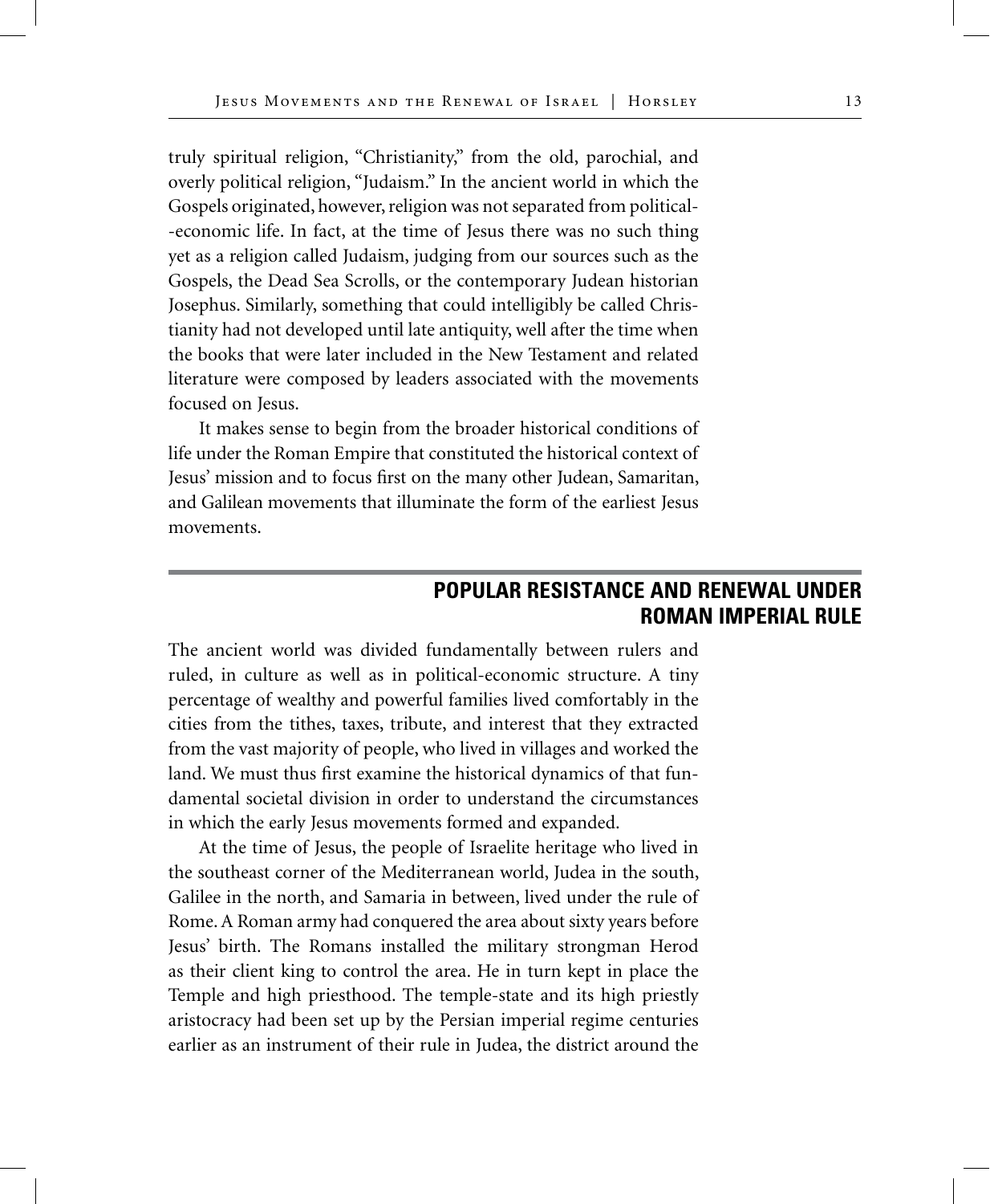



**Fig. 1.2.** Judean silver shekel, from the time of the first Jewish revolt against the Romans (66–70 ce). Obverse shows a chalice and the Hebrew inscription "year 2," "shekel of Israel"; reverse shows pomegranates and the inscription "Jerusalem the Holy." The minting of coins was itself an act of rebellion against Rome. Israel Museum, Jerusalem; photo: Erich Lessing / Art Resource, NY.

city of Jerusalem. Subsequent imperial regimes retained this politicaleconomic-religious arrangement for the control of the area and collection of revenues. With the decline of Hellenistic imperial power, the Hasmonean high priests extended Jerusalem's rule over Idumea to the south and Samaria and Galilee to the north, little more than a century before the birth of Jesus. After the Roman conquest, however, the high priestly aristocracy at the head of the temple-state in Jerusalem was again dependent on the favor of the imperial regime. Dependent, in turn, on the favor of the high priesthood were the professional scribal groups (such as the Pharisees) that worked for the priestly aristocracy as administrators of the temple-state and custodians of the cultural traditions, traditional laws, and religious rituals in which its legitimacy was articulated.

The old construct of a monolithic Judaism glosses over the fundamental division and multiple conflicts that persisted for centuries in Judean and Galilean history. Conflicts between rival factions in the priestly aristocracy, who competed for imperial favor, and the corresponding factions among scribal circles came to a head in the Maccabean Revolt of the 160s bce. Further conflict developed as the Maccabean military strongmen consolidated their power as the new high priestly regime. The groups known as the Pharisees, Sadducees, and Essenes, whom we now understand to have been closely related to the Qumran community that left the Dead Sea Scrolls, cannot be understood in early modern terms as sects of Judaism. They were rather rival scribal factions or parties who competed for influence on the high priestly regimes or, in the case of the Essenes, withdrew into the wilderness when they lost out.

The history of Judea and Galilee in the two centuries preceding and the century immediately after Jesus' mission, however, was driven by the persistent conflict between the peasantry and their local and imperial rulers. In fact, according to our principal sources for these centuries—such as the books of the Maccabees, the *Jewish War* and the *Antiquities of the Jews* by the Judean historian Josephus, and later rabbinic literature—it was actions by Judean and Galilean peasants that drove most of the major historical events. The period of history around the time of Jesus was framed by four major peasant revolts: the Maccabean revolt in the 160s bce, the revolt at the death of Herod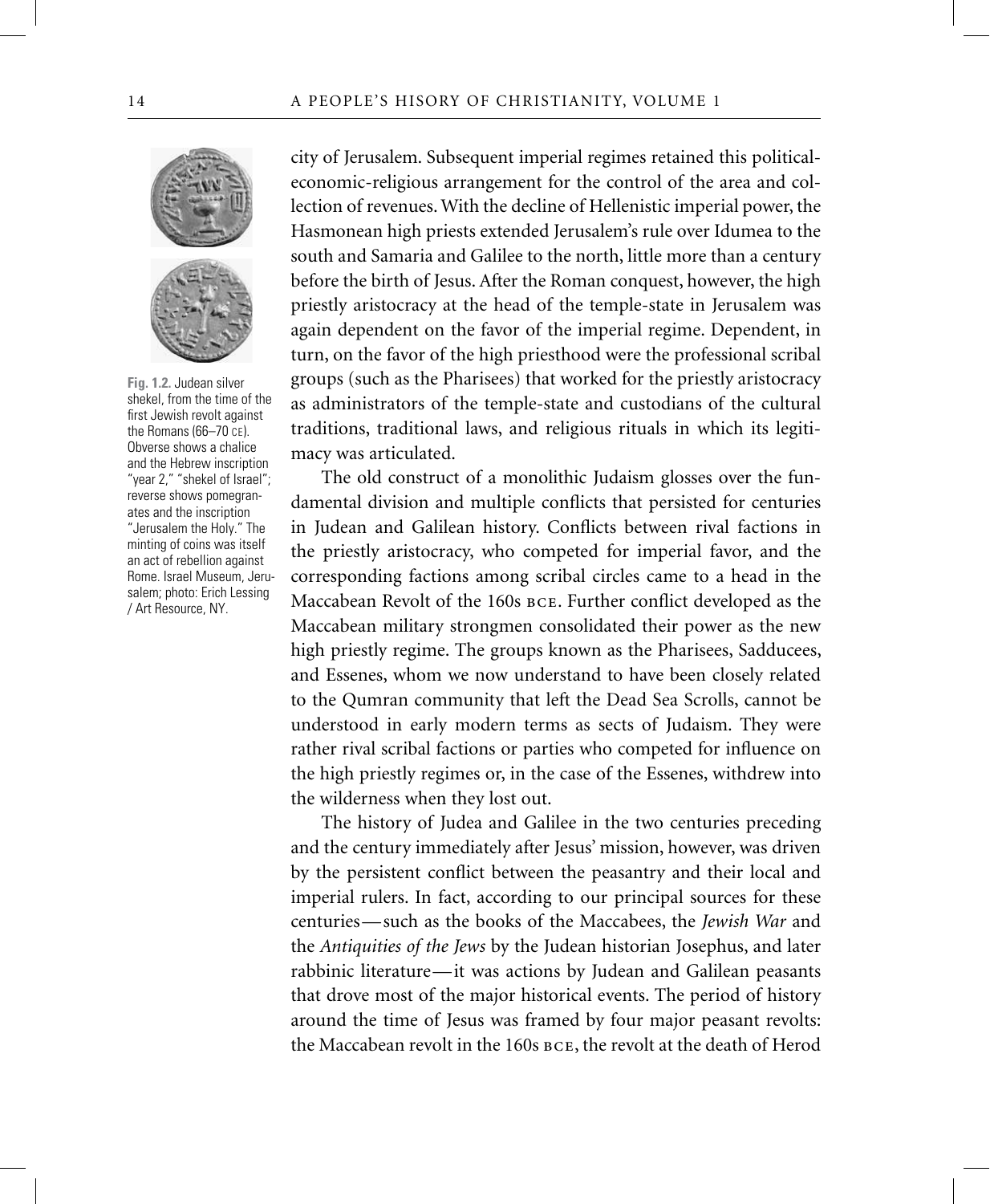in 4 bce, the great revolt against Roman rule from 66 to 70 ce, and the Bar Kokhba revolt in 132–35 ce. In the immediate period of Jesus' mission and the first generation of Jesus movements, furthermore, peasants and ordinary people in Jerusalem mounted numerous protests and formed a number of renewal and resistance movements, most of which the Romans suppressed with brutal military action. Almost all of these revolts, protests, and movements were directed both against the foreign imperial rule of the Romans and against the Herodian and high priestly rulers in Jerusalem.<sup>1</sup>

Such popular revolts are rare in most areas of the world and periods of history. In response to their perpetual subjection to exploitative practices of the elite, peasants regularly engage in hidden forms of resistance, such as sequestering portions of their crops before the tax collectors arrive. Peasants generally do not mount serious revolts, unless their backs are against the wall or they are utterly outraged at their treatment by their rulers. They do, however, organize vocal protests against their conditions and treatment.

We can see the remarkable level of organization and discipline that popular protests were capable of generating in the strike against the emperor Caligula mounted by Galilean peasants a few years after Jesus' mission there (Josephus, *Ant.* 18.269–84). Gaius Caligula, incensed that diaspora Jews refused to render him divine honors, ordered his statue installed in the Jerusalem Temple by military force. As the military expedition prepared to march through Galilee, large numbers of peasants organized a strike, refusing to plant the crops. The Roman Legate of Syria as well as the Herodian officers in control of Galilee knew well that they faced the prospect of a "harvest of banditry" instead of the crops on which their expropriation of tribute depended. Gaius's timely death prevented an escalation of the conflict. Clearly, Galilean and Judean people were capable of mounting serious widespread protests and other movements of resistance.

As the Galilean peasant strike illustrates, most of the widespread peasant revolts, urban protests, and popular renewal-resistance movements were rooted in and inspired by Israelite tradition. The central social memories of the origin and formation of Israel as an independent people focused on their liberation from foreign rule of the pharaoh in Egypt and on their Covenant on Sinai with their true,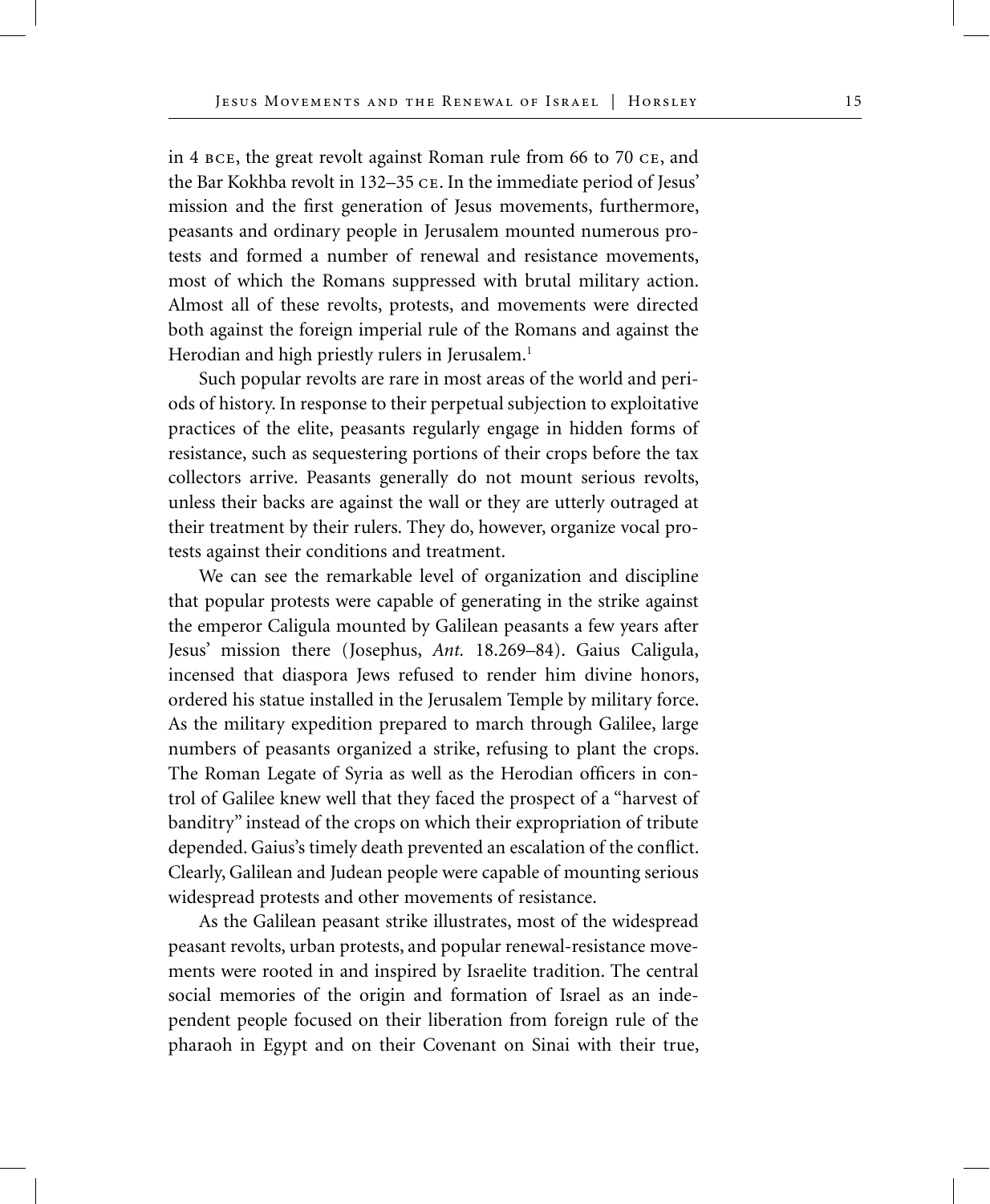divine king (God), to the exclusion of oppressive human rulers ("no gods other than me"; "no images"). Judeans' and Galileans' loyalty to these formative traditions shaped their very identity as a people and led them to oppose foreign and Jerusalem rulers who conquered them and interfered with their community life directly under the covenantal rule of God.

Perhaps the most vivid example is the Passover celebration of the exodus from foreign oppression in Egypt. Jerusalem rulers had long since centralized this celebration in Jerusalem so that it would associate the formative memory and identity of Israel as a people with the Temple and its priesthood. Celebration of the exodus by pilgrims to Jerusalem, however, became a time of heightened awareness of their own subjection by the Romans and intense yearning to be independent again, in accordance with God's will and previous deliverance. In response to regular outbreaks of protest at festival time, the Roman governors made a habit of posting Roman soldiers on the porticoes of the Temple courtyard to intimidate the Passover crowds. But that merely exacerbated the intensity of popular feeling. Under the governor Cumanus at mid-first century, the crowds burst into a massive riot, provoked by a lewd gesture by a Roman soldier—and were slaughtered by the troops (*War* 2.223–26; *Ant.* 20.105–12).2

Most distinctive and widespread resistance and renewal efforts among the Galilean, Samaritan, and Judean people were the popular messianic movements and the popular prophetic movements. The many movements that took one or the other of these two distinctively Israelite forms are surely most important in understanding why the Galilean and Judean peoples, more than all others subjected by the Romans, persisted in mounting repeated resistance against Roman rule. These movements are most important for understanding the social forms taken by the Jesus movements. Both the popular prophetic movements and the popular messianic movements were following distinctively Israelite "scripts" based on memories of God's original acts of deliverance led by the great prophets Moses and Joshua or by the young David as the people's "messiah." Memories of these founding events were still alive in villager communities, ready to inform the people's collective action in circumstances of social crisis.<sup>3</sup>

When Herod finally died in 4 bce, after a long and intensely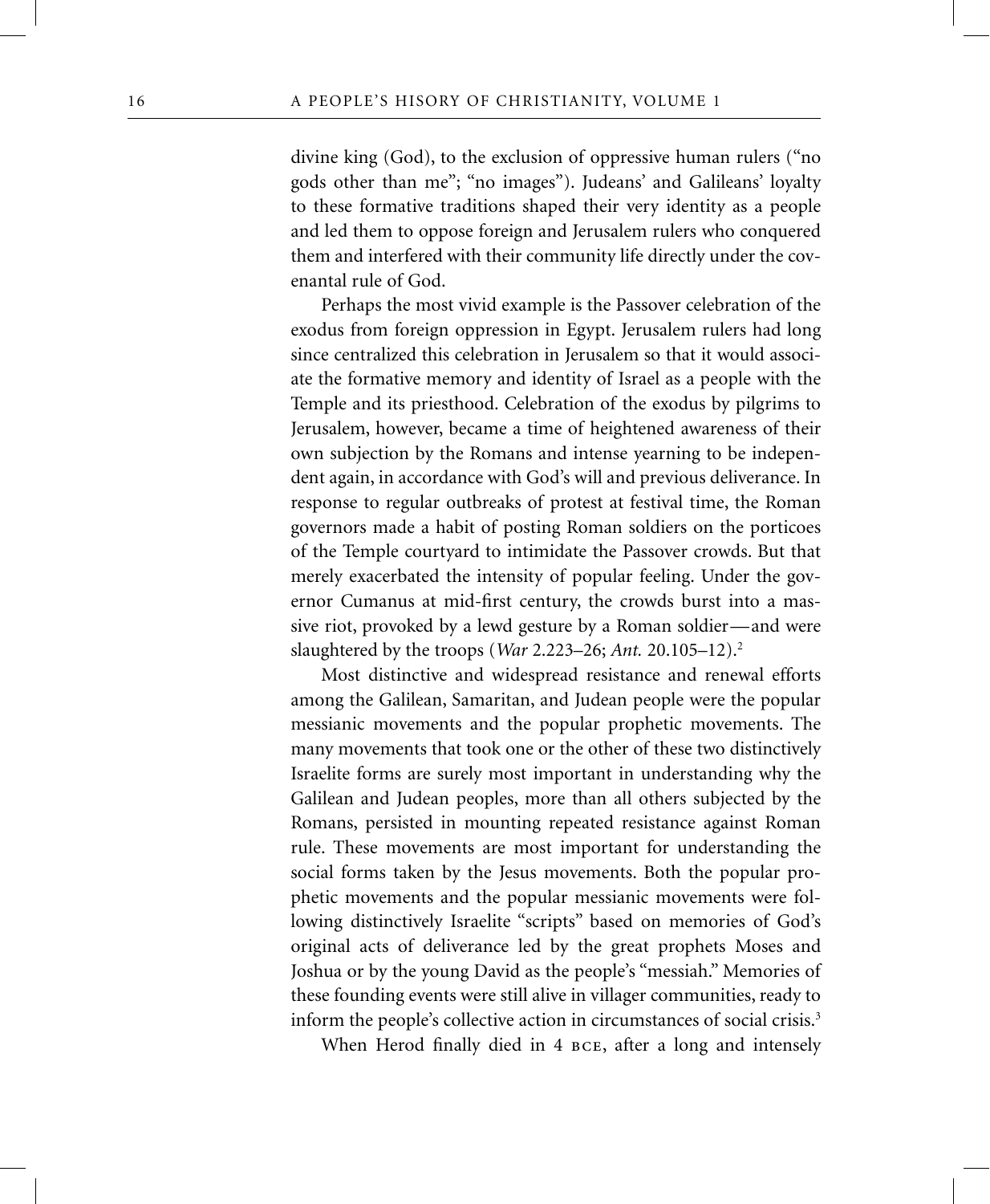oppressive rule over the people he had conquered with the aid of Roman troops, widespread revolts erupted in nearly every district of his realm (*War* 2.56–75; *Ant.* 17.271–85). In Galilee, Perea across the Jordan River, and Judea itself, these revolts were led by figures whose followers acclaimed them king, according to Josephus. They attacked the royal fortresses and storehouses, "taking back" the goods that had been seized and stored there, and they raided Roman baggage trains. In Galilee the movement led by Judas, son of the famous brigand-chief Hezekias, was suppressed within a few months, with great slaughter and destruction in the general area around Nazareth—shortly before Jesus came to live and grow up there. In Judea the movement led by the strapping shepherd Athronges and his brothers managed to maintain the people's independence in the Judean hill country for three years. Roman troops were finally able to ferret it out, again with much slaughter and the crucifixion of thousands as a means of terrorizing the people into submission.

Again in the middle of the great revolt of 66–70 ce, Judean peasants acclaimed Simon bar Giora as king (*War* 2.652–53; 4.503–34, 574–78; 7.29–36, 153–55). The Romans having been temporarily driven out, he moved around the countryside in the area of Hebron, where the young David had gotten his start. He liberated (debt-) slaves, restored people's property, and in general effected justice for the people. Having amassed a peasant army of thousands, he entered Jerusalem, joining other forces from other areas of the countryside that had taken refuge in the fortresslike city to resist the inevitable Roman reconquest. After being captured in the Roman reconquest of the city, Simon was taken in chains to Rome. There he was formally executed as the vanquished enemy general (the "king of the Judeans") by the emperor Vespasian and his son Titus in the lavish celebration of their glorious triumph.

All of these movements appear to have been patterned after the messianic movement led centuries earlier by the young David. As the Philistines continued their attacks against the Israelite peasantry, the people acclaimed David as their messiah-king (2 Sam. 2:1-4; 5:1-4) to lead them against the oppressive foreign rulers and to reestablish justice among the people. In his accounts of the movements in 4 BCE and 66–70 ce, Josephus does not use the term "messiah" ("anointed"),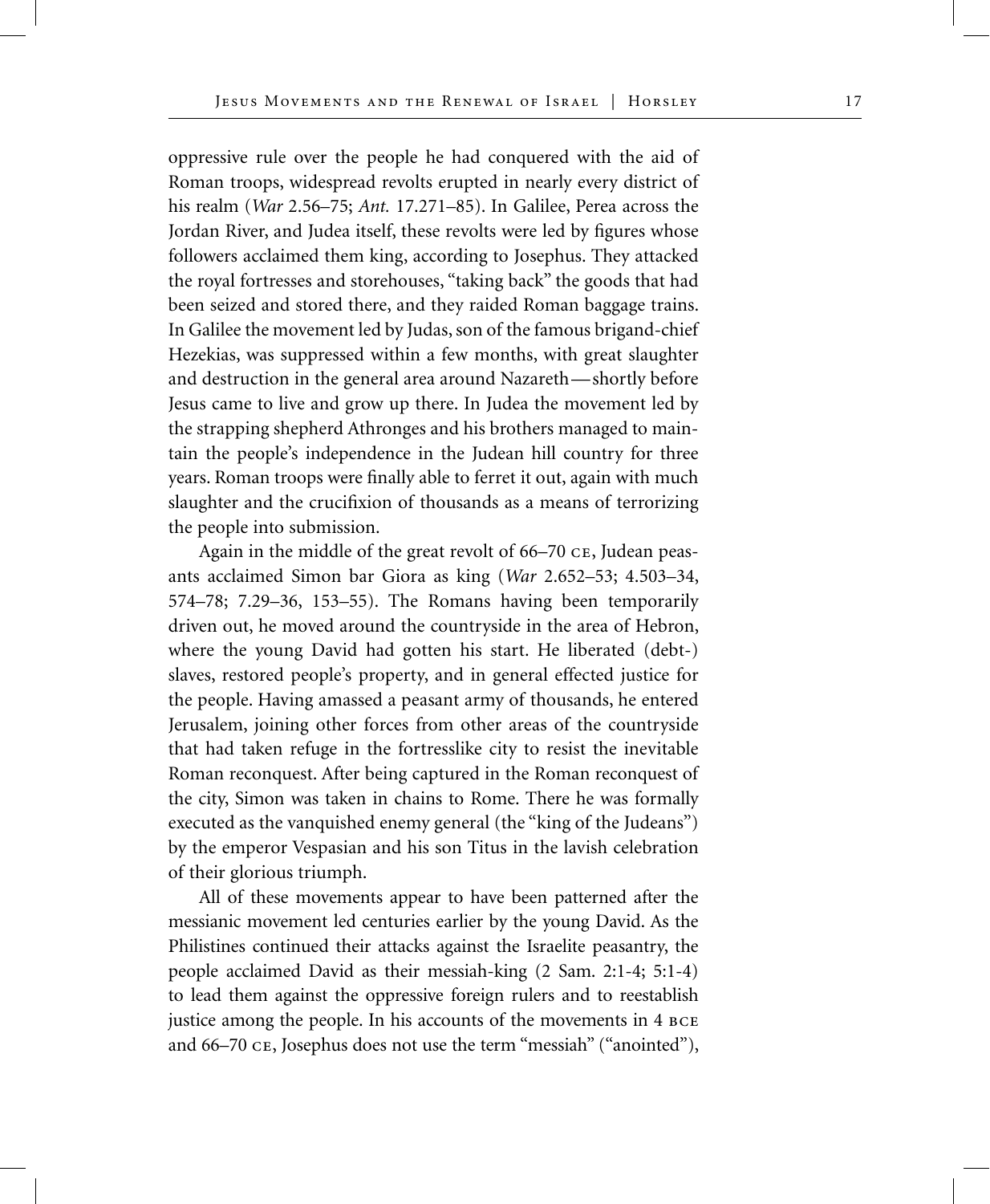probably because he was writing for a Greek-speaking audience. But if we translate his accounts back into the Hebrew-Aramaic culture of Judea and Galilee, these movements must be understood as messianic movements patterned after the liberating revolts led by David and other popularly acclaimed messiah-kings in formative Israelite tradition.

That several such messianic movements emerged a generation before and a generation after the time of Jesus' mission is significant when we recognize that literature produced by the Judean scribal elite rarely mentions a messiah. This is in sharp contrast to previous Christian understanding, according to which the Jews were eagerly expecting *the* Messiah to lead them against foreign rule. But as scholars finally began to recognize about forty years ago, there was no such job description just waiting for Jesus to fulfill (in his own way). The Judean elite, of course, would not have been interested, since their positions of power and privilege depended on the Romans, who appointed oppressive kings such as Herod. Perhaps it was against just such an illegitimate king set in power by the Romans that the memory of the popularly acclaimed messiah-king David and other popular kings was revived among the Judean and Galilean peasantry and came to life in numerous movements for the independence and renewal of Israel right around the time of Jesus.

After the revolt led by Judas, son of Hezekias (4 BCE), this Israelite cultural "script" of a popular messianic movement would certainly have been alive in the area around Nazareth, the very area in which Jesus supposedly grew up. And its brutal suppression by the Romans would have left a collective social trauma of villages pillaged and burned and family members slaughtered and enslaved by the Romans. Such historical events and cultural memories cannot have been without their effect on popular life in Nazareth and other Galilean and Judean villages.

In another distinctively Israelite form, a number of popular movements led by prophets in anticipation of new acts of deliverance by God appeared in mid-first century. According to the ever hostile Josephus, "Impostors and demagogues, under the guise of divine inspiration, provoked revolutionary actions and impelled the masses to act like madmen. They led them out into the wilderness so that there God would show them signs of imminent liberation" (*War* 2.259), and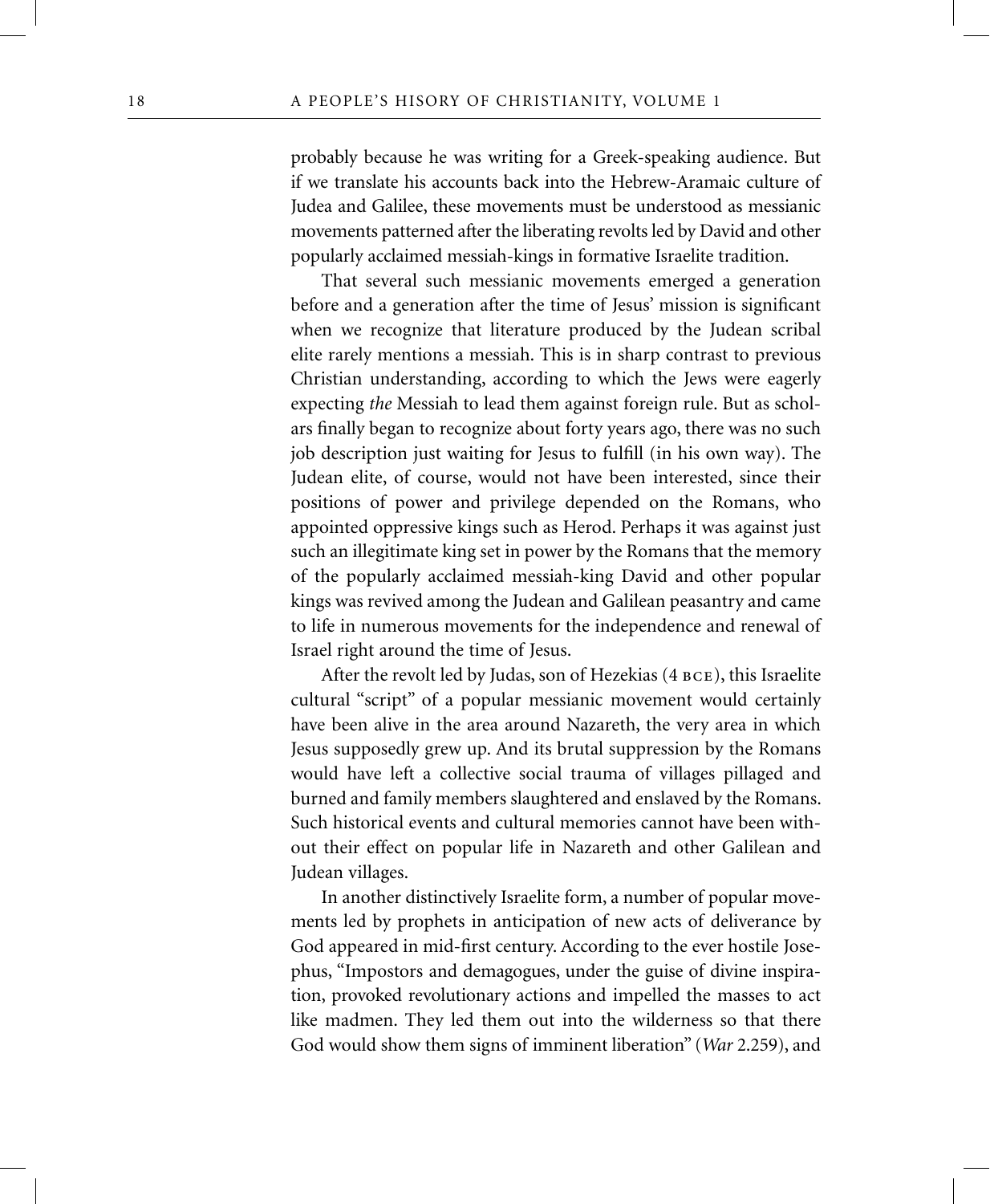"For they said that they would display unmistakable signs and wonders done according to God's plan" (*Ant.* 20.168).

The first of these movements led by prophets was among the Samaritans (circa 36 ce). A prophet led a crowd up to Mount Gerizim, the most sacred mountain, promising that they would recover the holy vessels from the tabernacle of the formative exodus-wilderness experience of Israel, buried at the spot where Moses had put them. But the Roman governor, Pontius Pilate, dispatched cavalry as well as infantry, killed some, took many prisoner, and executed the leaders (*Ant.* 18.85–87).

Perhaps the most famous prophetic movement was led about a decade later (circa 45 ce) by Theudas, who "persuaded most of the common people to take their possessions and follow him to the Jordan River. He said he was a prophet, and that at his command the river

would be divided and allow them an easy crossing. . . . A cavalry unit killed many in a surprise attack [and] having captured Theudas, cut off his head and carried it up to Jerusalem" (*Ant.* 20.97–98; also mentioned in the Book of Acts 5:36). About another decade later (56 ce), just prior to Paul's visit to Jerusalem after his mission in Corinth, Ephesus, and Macedonia, a Jewish prophet from Egypt rallied many thousands in the countryside. He led them up to the Mount of Olives, opposite Jerusalem, declaring that the walls of the



city would fall down and the Roman garrison would be overpowered, giving them entry into the city. The Roman governor Felix, with heavily armed cavalry and infantry, killed hundreds of them, before the prophet himself and the others escaped (*Ant.* 20.169–71; *War* 2.261–63).

**Fig. 1.3.** The hill of Gamla, in Israel. Fortified by Josephus during the First Jewish revolt, the town finally fell to Vespasian's troops in 67 ce. Photo: Erich Lessing / Art Resource, NY.

As with the messianic movements, so these prophetic movements were peasant movements clearly patterned after formative events in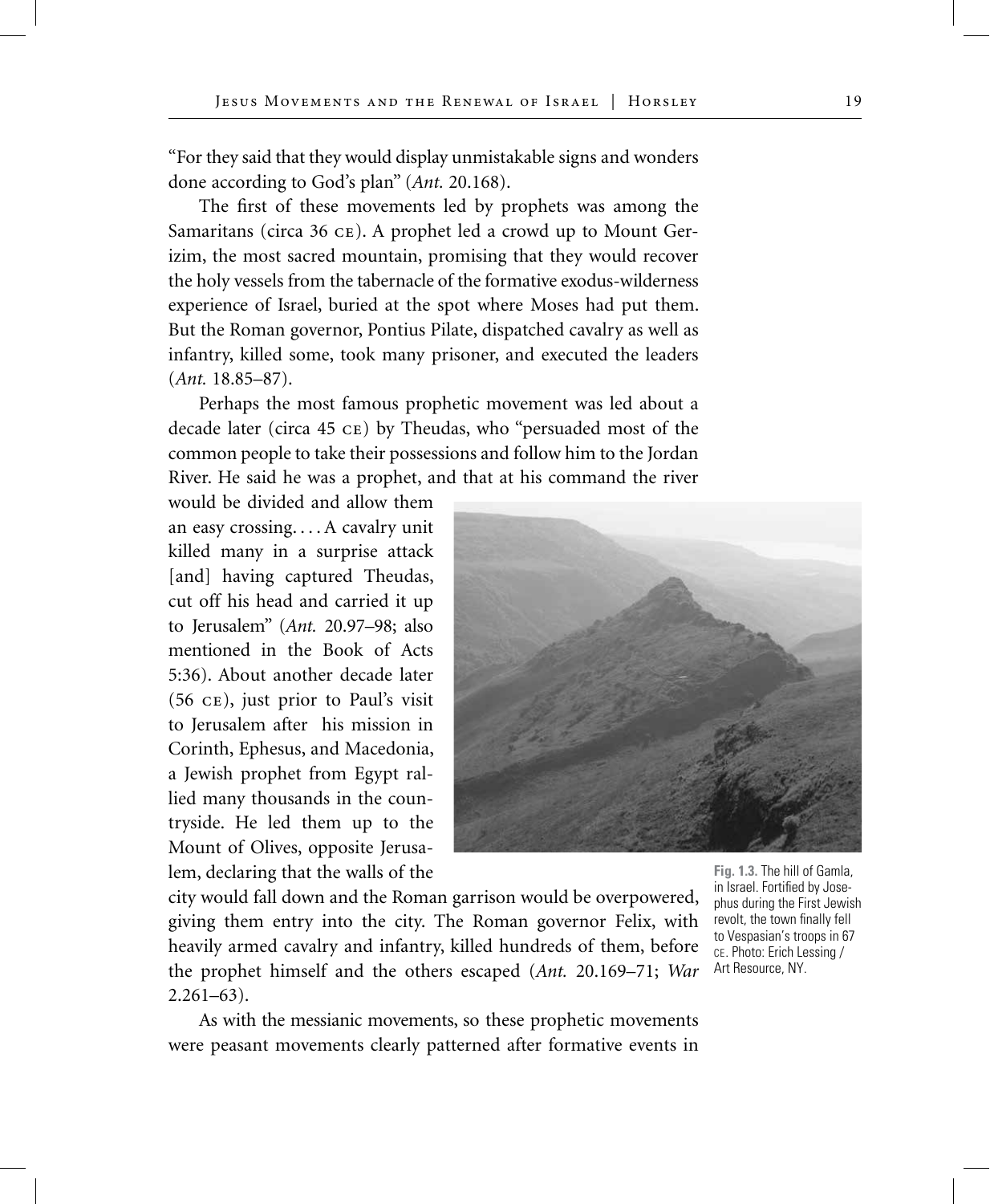Israelite tradition. In the general characterization by Josephus (who called those who performed signs of liberation in the wilderness "prophets") and in the case of Theudas, who told his followers to take their goods along and expected the waters to be divided, these figures stepped into the role of a new Moses (or Joshua), leading a new exodus (or entry into the land, which had been more or less collapsed with the exodus in popular memory). The Judean prophet from Egypt patterned his role and the anticipated divine act of deliverance after Joshua's leadership of Israel in taking over their land from oppressive kings in their fortified cities, particularly the battle of Jericho. Judging from the terms used in Josephus's hostile accounts, these prophets and their followers were acting under inspiration.

The most noteworthy aspect of these movements to the ruling elite, of course, was the threat they posed to the imperial order. Josephus says that they were out to make "revolutionary changes." The Israelite traditions they were imitating, the exodus led by Moses and the entry into their own land led by Joshua, moreover, suggest that these movements anticipated a restoration of the people as well as a liberation from alien rule. Given our limited sources, of course, we have no indication of how they imagined the future of an Israel again living in independence of foreign domination. Although Josephus claims that the Samaritans were armed, his accounts of the others suggest that, unarmed, they were acting in anticipation of God's action to deliver them. The Roman governors, however, saw them as serious threats to the imperial order and sent out the troops to crush them and kill their prophetic leaders.

In all of these protests and movements the ordinary people of Galilee, Samaria, and Judea were taking bold action, often involving considerable organization and discipline, in making history. The people, facing acute economic distress and a disintegrating political order, took control of their own lives, under the leadership of popular kings (messiahs) like Judas ben Hezekias or popular prophets such as Theudas. These movements of social renewal and political resistance put the Roman and Jerusalem rulers on the defensive. The peasants were challenging the Roman imperial order! In response, the Roman governors, along with the Jerusalem high priesthood in some cases, took brutal, sometimes massive military action, often symbolically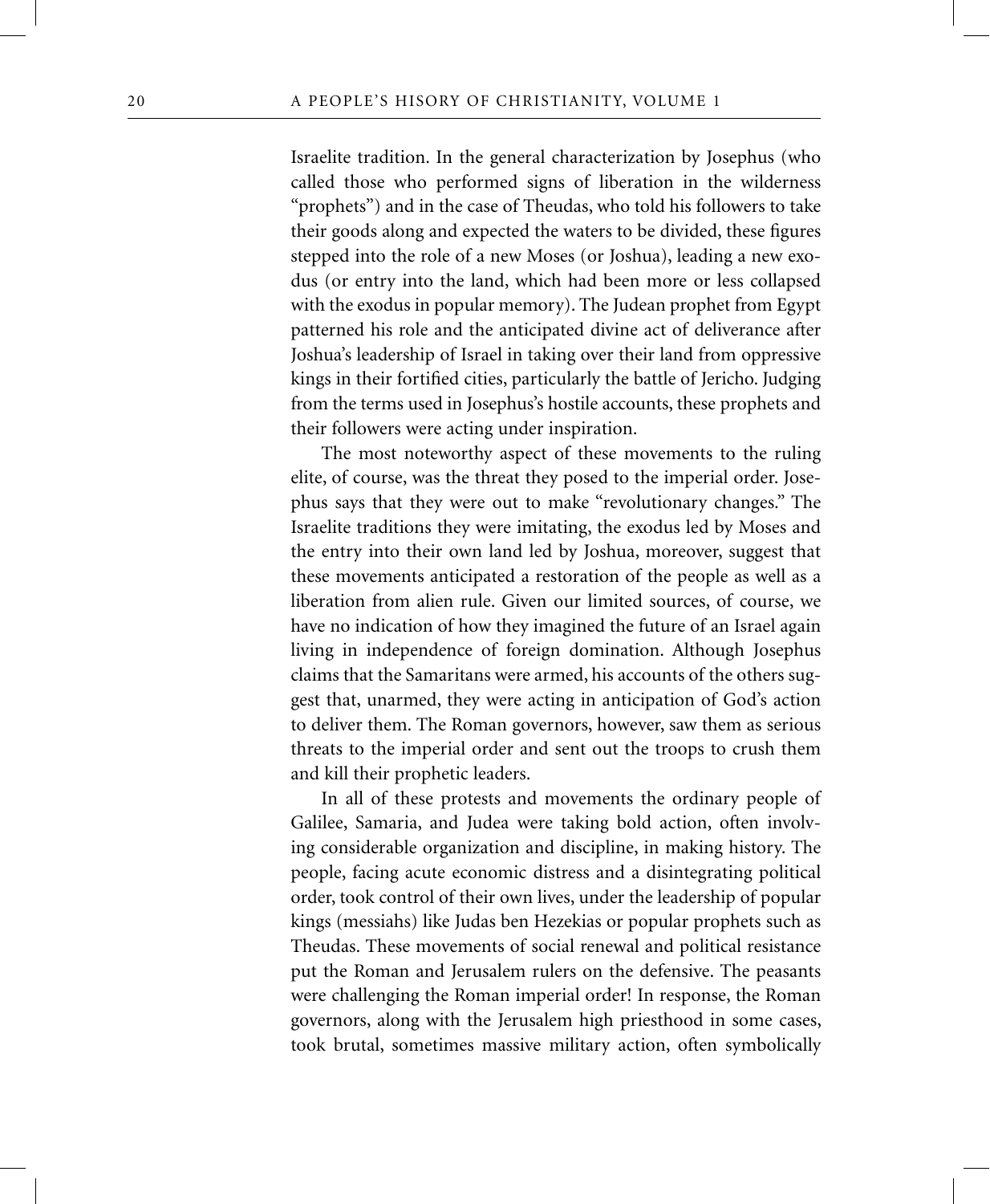decapitating or ceremonially executing the prophetic or messianic leader.

Most striking is how, with the exception of epidemic banditry, these protests and movements took distinctively Israelite social forms. The protests were driven by outrage at the violation of traditional Mosaic covenantal principles. Both the messianic movements and the prophetic movements were decisively informed by (or patterned after) social memories deeply embedded in Israelite tradition. That there were so many of these movements that took one or another of two basic social forms strongly suggests that these distinctive cultural memories, these "scripts" for movements of renewal and resistance, were very much alive in the village communities of the peoples of Israelite heritage in Palestine around the time of Yeshua bar Yosef.

## **THE EARLIEST JESUS MOVEMENTS**

It is in precisely this context of persistent conflict between the Judean and Galilean peasantry and their Jerusalem and Roman rulers that we must understand the origins and development of the earliest Jesus movements. Given how prominent the popular prophetic and messianic movements were in the immediate historical context, moreover, we might expect that the earliest movements that formed in response to Jesus' mission would exhibit some similar features and patterns.

Several closely interrelated factors in the traditional Christian theological scheme of Christian origins, however, have worked to isolate Jesus from his historical context, even to keep Jesus from having any direct relation to Jesus movements. First, since he was supposedly a unique person and revealer, Jesus is treated as separate from the social roles and political-economic relationships in which historical figures are usually engaged. Second, rather than being read as complete stories, the Gospels have been taken merely as containers in which to find individual sayings. Jesus' sayings are then understood as artifacts that have meaning in themselves, rather than as genuine communication with other people in historical social contexts. Third, Jesus is viewed as a revealer, separated from the formation of a movement in the context of the village communities in which people lived.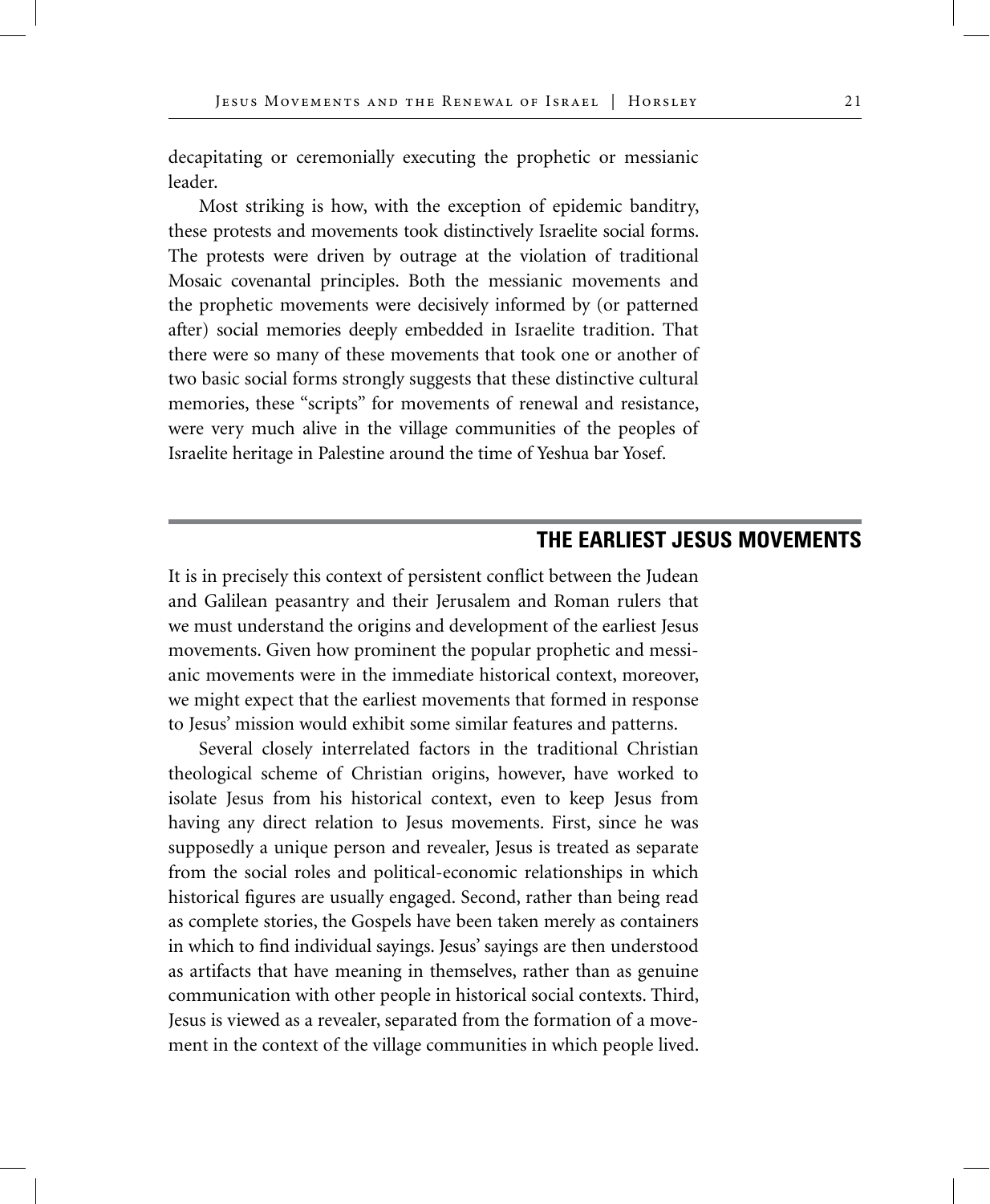Not Jesus himself but the disciples were supposedly the ones who established a community—in Jerusalem after the outpouring of the Holy Spirit at Pentecost, from which they then founded "churches" in Judea and beyond.

The net effect of these interrelated factors of theologically determined New Testament interpretation is a combination of assumptions and procedures that would be unacceptable in the regular investigation of history. When historians investigate popular movements and their leaders (for example, the civil rights movement and its leaders such as Martin Luther King Jr.), they consider multiple contextual and relational factors.<sup>4</sup> Since there are no leaders without followers and no movements without leadership, *leader-follower interaction* is central. Leader and movement would not emerge in the first place, moreover, unless there were a *problematic historical situation.* Yet we do not understand why the leader and followers who form a movement find their situation intolerable unless we know something of the previous *historical developments* that led to the problems. And we cannot understand why they found the situation intolerable unless we have a sense of their cultural values. Indeed, we cannot understand how and why the leader's message and program resonate with followers such that they form a movement without a sense of the *cultural traditions and values* that provide the media in which they communicate.

To investigate the earliest Jesus movements, including possible similarities with contemporary Galilean and Judean movements, we will follow just such a relational and contextual approach—simply bypassing the problematic assumptions, approaches, and concepts of previous New Testament interpretation. We will focus mainly on what are by consensus the earliest Gospel sources, the Gospel of Mark and the sequence of Jesus speeches that appear in closely parallel versions in Matthew and Luke but not in Mark, and known as Q (for *Quelle,* the German word for "source").<sup>5</sup>

#### **The Agenda**

Both of the earliest Gospel texts, Mark and Q, represent Jesus and followers as a prophet-led movement engaged in the renewal of Israel that condemns and is condemned by the Jerusalem (and Roman) rulers.<sup>6</sup>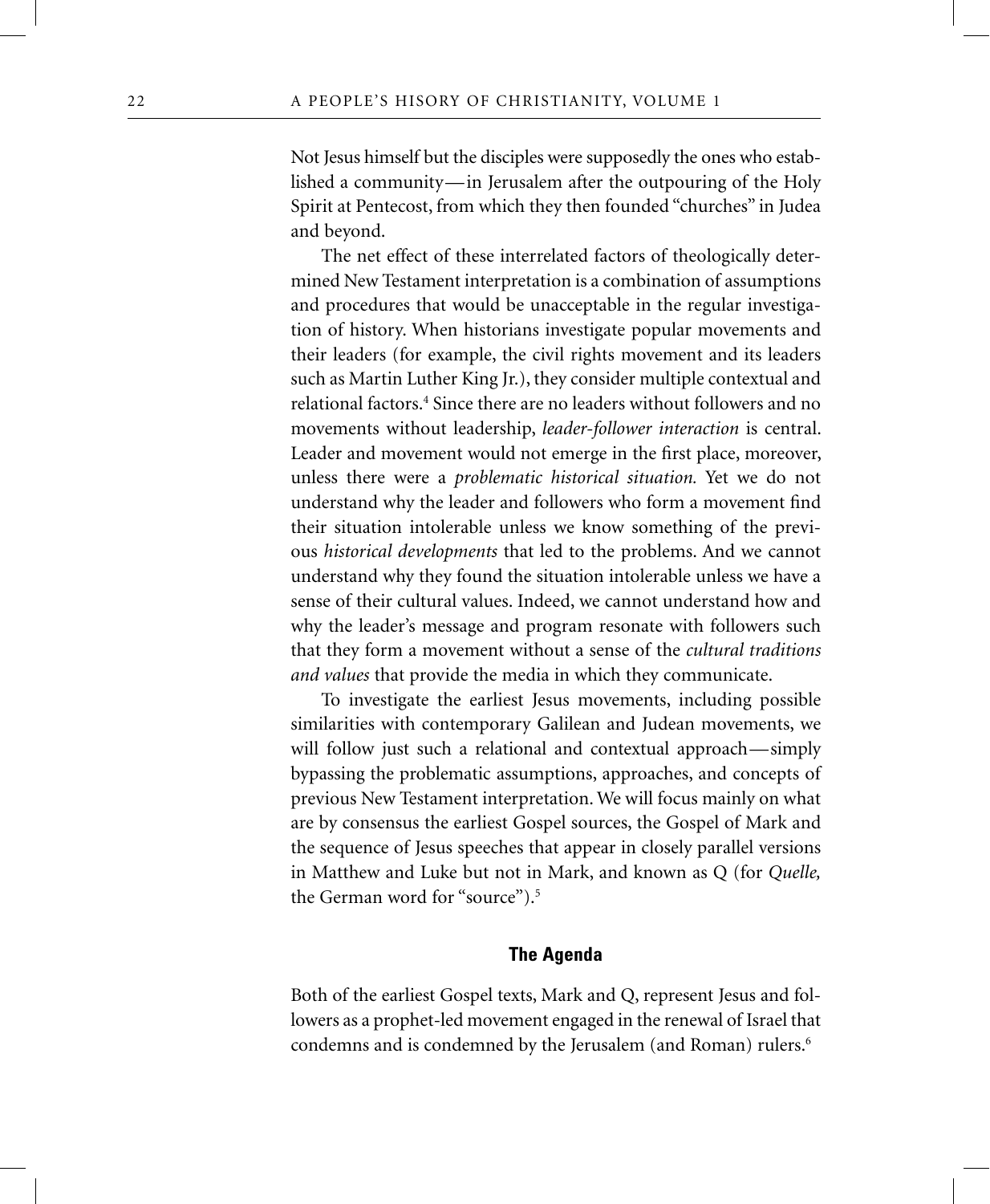The people who produced and used the sequence of Jesus speeches that is called Q understand Jesus as—and themselves as the beneficiaries of—the figure whose activities fulfilled their yearnings for a prophet who would heal and bind up the people and preach good news to the poor (Q/Luke 7:18-35). They even see his exorcisms as manifestation of a new exodus, done "by the finger of God," a clear allusion to Moses' divinely empowered performances in the exodus  $(Q 11:14-20)$ . In the longest speech of  $Q (6:20-49)$ , moreover, Jesus speaks as the new Moses, enacting a renewal of the covenant as the guiding principles for cooperation and solidarity in community relations. Jesus' speech sending envoys out into villages indicates that the movement of renewal of Israel is expanding by sending delegates to more and more village communities. In speeches that take the distinctively Israelite form of prophetic woes and oracles, Jesus pronounces divine condemnation of the Jerusalem rulers and their representatives. He pronounces a series of woes against the scribes and Pharisees and prophetic oracles of lament over the aristocracy who presume on their lineage, the Jerusalem ruling house (Q 11:39-52; 13:28-29, 34-35). The speeches heard by the Q people thus represent Jesus as the latest in the long line of Israelite prophets to be killed by the oppressive rulers.

The people who produced and used Mark's Gospel had an even more vivid sense of Jesus, his disciples, and themselves as engaged in a renewal of Israel against, and under attack by, the Jerusalem and Roman rulers. Jesus called and commissioned the Twelve as the representative heads of the twelve tribes of Israel as well as disciples who extend his mission of renewing Israel in village communities. The hearers of Mark's story resonated to the clear allusions to the origins of Israel under Moses and the renewal of Israel led by Elijah in the sequences of sea-crossings, exorcisms, healings, and wilderness feedings in the middle of the Gospel (3:35—8:29). That a renewal of Israel is under way is confirmed by the disciples' vision of Jesus with Moses and Elijah on the mountain. And in a series of dialogues (Mark 10:2-45) Jesus presents Torah-like instruction to the communities of his followers, teaching that constitutes a renewed Mosaic covenant, indicated by the recitation of the covenantal commandments. After he marched up into Jerusalem with his entourage, he had condemned the Temple itself in a forcible demonstration reminiscent of Jeremiah's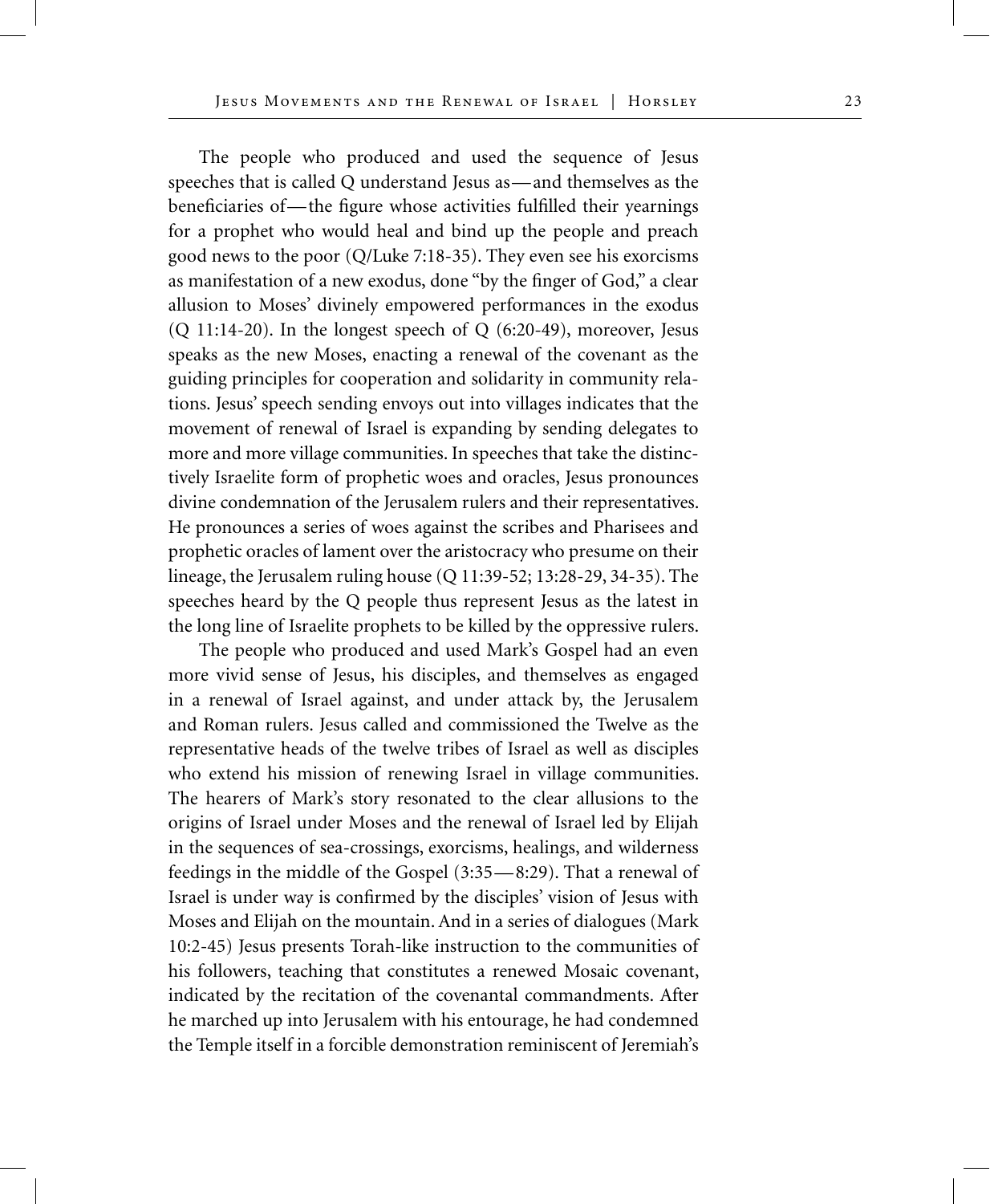famous pronouncement that God would destroy the Temple because of the rulers' oppressive practices (Mark 11; Jeremiah 7 and 26). Finally, just before he was arrested, tried, and executed by the Romans, Jesus celebrated the Passover at the "last supper," a meal that renewed the Mosaic covenant with the Twelve representatives of Israel, and announced that the cup was "my blood of the covenant" (an allusion to the original covenant meal (Exodus 24).

Mark and Q are different in overall literary form, the one a complex story in a sequence of episodes, the other a series of speeches on different issues. They appear, moreover, to have been produced and used by different communities or movements. Yet they both represent Jesus as a Moses- and Elijah-like prophet engaged in the renewal of Israel in its village communities and pronouncing prophetic condemnations of the Jerusalem Temple, its high priestly rulers, and its Pharisaic representatives. That the two earliest Gospel sources, so different from one another in form, share this portrayal of Jesus as leader of a movement suggests the same role and relationship with followers at the origin of the respective communities or movements. Within the overall agenda shared by both texts, we will focus our investigation on a few key aspects of both movements: the sending of workers on the mission of building and expanding the movement, covenant renewal, and persecution by hostile authorities.

Before moving to those key aspects, however, we may note some distinctive features of Mark and Q that seem to distinguish their communities from other movements of Jesus followers. Mark appears to be setting its movement's identity off against the Jerusalem community headed by Peter and others of the Twelve. The story portrays the disciples as increasingly misunderstanding Jesus' mission and, in the crisis in Jerusalem, betraying, denying, and abandoning him. Mark represents Jesus' role as in a sense patterned after a messianic role in addition to his dominant prophetic role. Yet the narrative qualifies and criticizes the messianic role in decisive ways. Mark also downplays Jesus' resurrection so seriously that it is merely instrumental to calling the hearers of the story back up to Galilee to continue the movement that Jesus had started. The Q speeches indicate no knowledge of a resurrection at all. Jesus' death is understood as the climax of the long line of prophets killed by the rulers. And Q's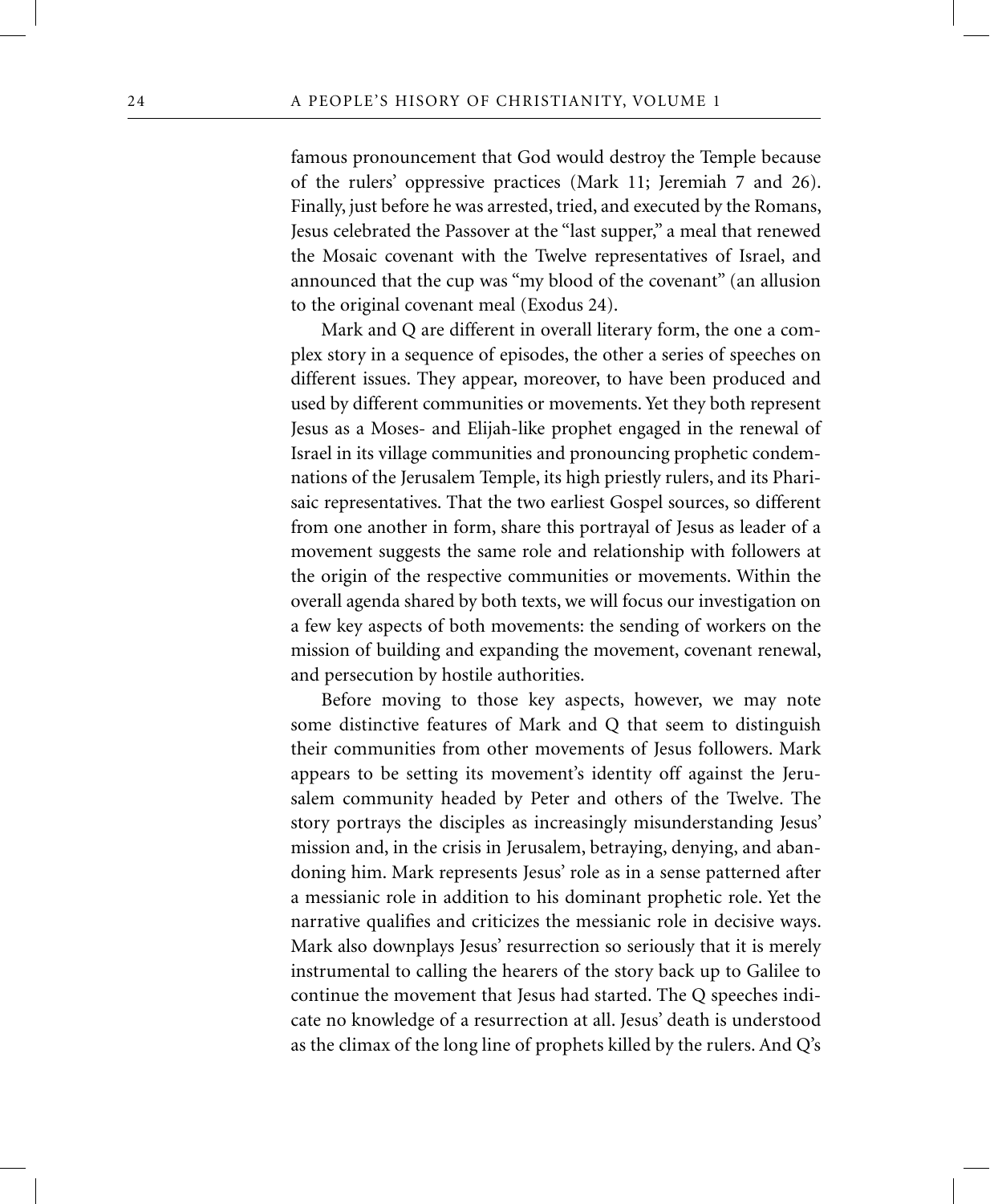Jesus demonstrates virtually no messianic traits in his dominantly prophetic agenda.

In these ways and more Mark's story and the Q speeches appear to address movements that originated in Galilee and spread into the bilingual villages of nearby areas (Aramaic and Greek). They are both different from other communities or movements of Jesus loyalists, such as the Jerusalem community known from Acts and the assemblies that Paul addresses in his letters. Before we explore these earliest sources and Jesus movements, however, it makes sense to have a more precise sense of the historical conditions in which the Jesus movements developed.

#### **Conditions in Galilee7**

Galileans were people of Israelite heritage. They shared with their more southerly cousins in Judea and Samaria the formative traditions of Israel. Most basic were stories of the exodus led by the prophet Moses, celebrated annually in the Passover, and of Israel's covenant with its divine king mediated through Moses on Sinai. Memories of northern Israelite prophets such as Elijah and Elisha would also presumably have been particularly prominent in Galilee.

Galilee, however, had recently come under Jerusalem rule, about a hundred years before Jesus' birth, after being under separate imperial jurisdiction for hundreds of years. During the lifetime of Jesus, Galilee was again placed under separate imperial jurisdiction, no longer under rule by the Jerusalem temple-state. Galileans thus may well have been ambivalent about Jerusalem rule. On the one hand, they were again reunited with others of Israelite heritage, which could well have generated a revival of Israelite traditions. On the other hand, they may not have been overly eager to pay tithes and offerings to the Temple in addition to the taxes demanded by King Herod and the tribute taken by Rome.

Moreover, in Galilee more than in Judea there would have been a discrepancy between the Judean-Israelite "great tradition" cultivated by scribal circles in Jerusalem, partly embodied in the scrolls of the Pentateuch, and the "little" or popular Israelite tradition cultivated in village communities.<sup>8</sup> When the Jerusalem high priesthood took over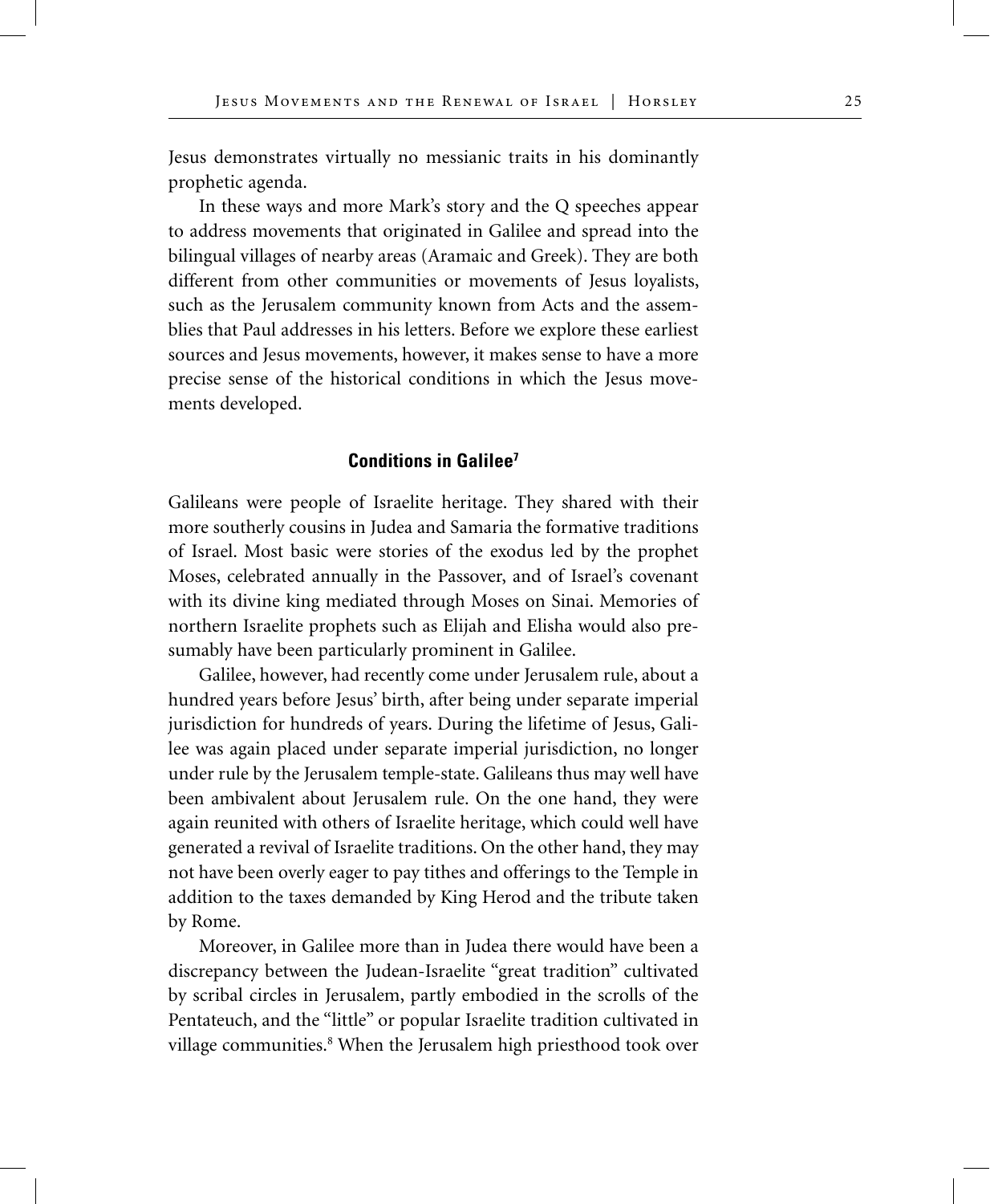Galilee, they imposed "the laws of the Judeans" (presumably including the Pentateuch) on the inhabitants. It is difficult to imagine that a century of Jerusalem rule provided sufficient time for Galilean peasants, who lived largely in semi-independent village communities, to assimilate much from the official "laws of the Judeans"—even if they were being pushed on the people by scribal and Pharisaic representatives of the temple-state. The only close contemporary evidence we have, Josephus's accounts of the great revolt in 66–67, indicates that collective actions by Galileans were motivated by their adherence to the basic principles of the Mosaic covenant, and these accounts give no evidence for Galilean acquaintance with laws in the Pentateuch.<sup>9</sup>

The Galilean people eagerly asserted their independence of both Jerusalem and Roman rule at every opportunity. After the Romans imposed Herod as "king of the Judeans" in 40 bce, Galileans repeatedly resisted his attempts to control their territory (*War* 1.304–16, 326; *Ant.* 14.415–33, 450). When Herod died in 4 bce, peasants in the area around Nazareth, having acclaimed Judas ben Hezekiah their king, attacked the royal fortress in Sepphoris (*War* 2.56; *Ant.* 17.271). Seventy years later, at the beginning of the great revolt, the peasants quickly asserted their independence of their rulers. In western Galilee they periodically attacked the city of Sepphoris, which remained loyal to the Romans. In eastern Galilee they repeatedly resisted attempts to bring them under control, whether by the Herodian officers in Tiberias or by Josephus, who had been delegated by the provisional high priestly regime in Jerusalem (Josephus recounts these events in his *Life*).

The Roman imposition of Herod Antipas following the revolt in 4 bce meant that for the first time the ruler of Galilee was located in Galilee itself and not at a considerable distance. The location of the administration within view of nearly every village meant greater efficiency in tax collection. That efficiency and Antipas's need for extraordinary revenues to underwrite the huge expense of building two capital cities, Tiberias as well as Sepphoris, must have exacerbated the economic burden on the peasant producers. Both cities, built in Roman style by a ruler who had been educated in Rome, must have seemed like alien urban society set down into the previously Israelite rural landscape remote from the dominant high culture.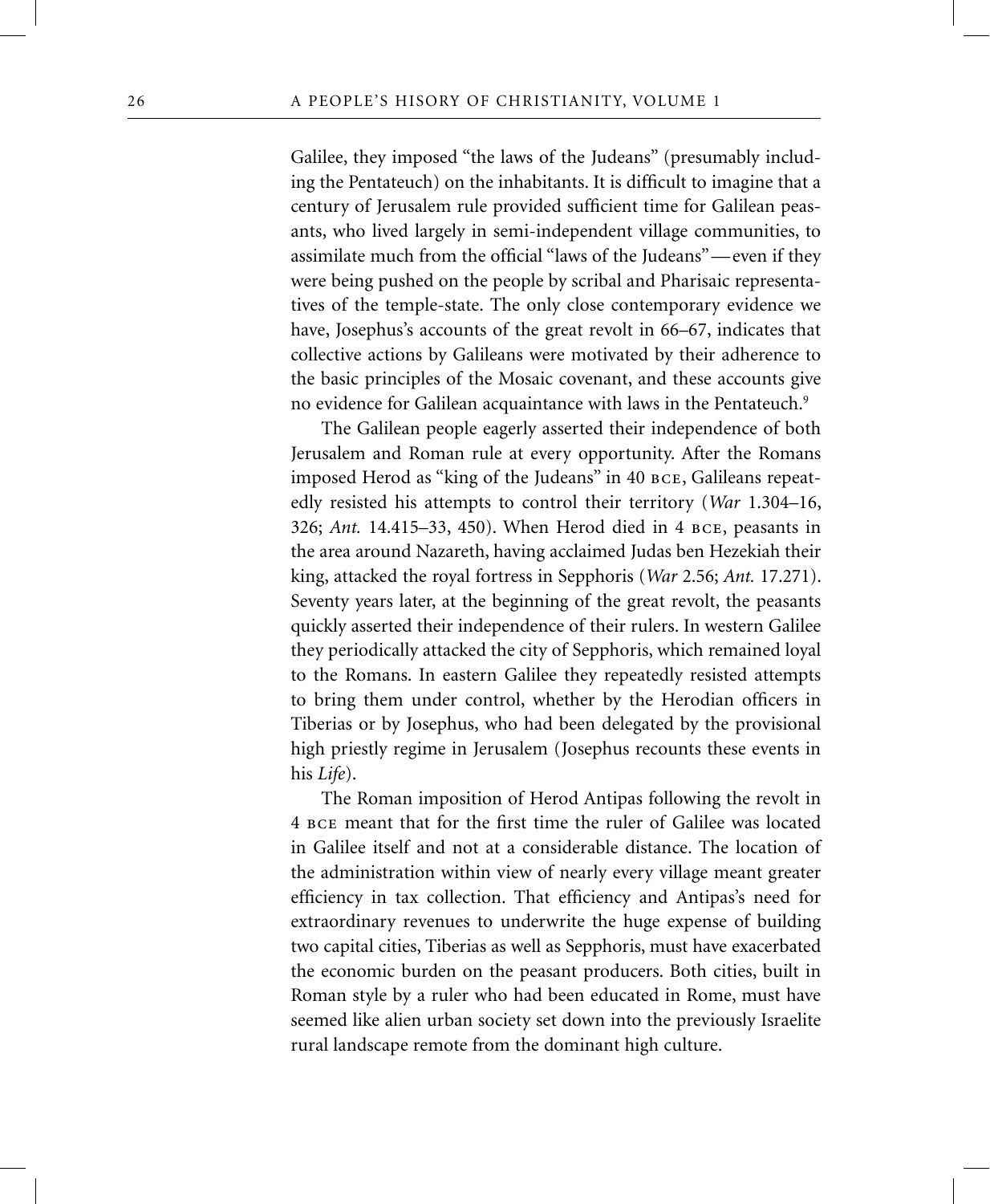With peasant families forced into escalating debt in order to pay taxes and still support themselves, village communities were threatened with disintegration. There is simply no solid evidence to support the romantic notion of the last generation that Jesus attracted primarily the marginalized members of society, such as "sinners" and prostitutes or rootless individuals who had abandoned their lands and families. Evidence for economic conditions and land tenure in Palestine at the time of Jesus suggests that peasants in the hill country of western Judea had indeed been losing their lands to wealthy Herodian landlords. By contrast, that Herodian officers in Galilee had their estates on the east side of the Jordan River suggests that villagers in Galilee were still on their ancestral lands.<sup>10</sup> Mark and Q themselves, moreover, represent Jesus as engaging the poor peasantry in general. The frequent attention to debts and their cancellation point to an audience still on the land but unable to make ends meet, given the demands for taxes and tribute. The people available for hire as day laborers in some of Jesus' parables were previously assumed to be landless laborers. But those looking for work in a society such as Galilee were more likely villagers who needed to supplement the dwindling subsistence living they were still eking out on their land or peasants working off debts. And as studies of peasant revolts have found, it is villagers in just such circumstances who tend to become involved in popular movements and revolts. On the other hand, those who have already lost their land become heavily dependent on wealthy elite families or their agents and hence are less free to join movements.

#### **Mission**

Our earliest Gospel sources offer a number of indications that a movement developed and expanded in Galilee and areas beyond, catalyzed by and focused on Jesus. These indicators come into focus once we cut through previous assumptions regarding Judaism and Christianity that turn out to be historically unfounded.

In contrast to the portrayal of Paul in Acts as founding a new *ekklesia* ("assembly") as a counterpart to the Jewish *synagoge* ("assembly"), in Galilean, Judean, or Syrian villages it was not necessary to form new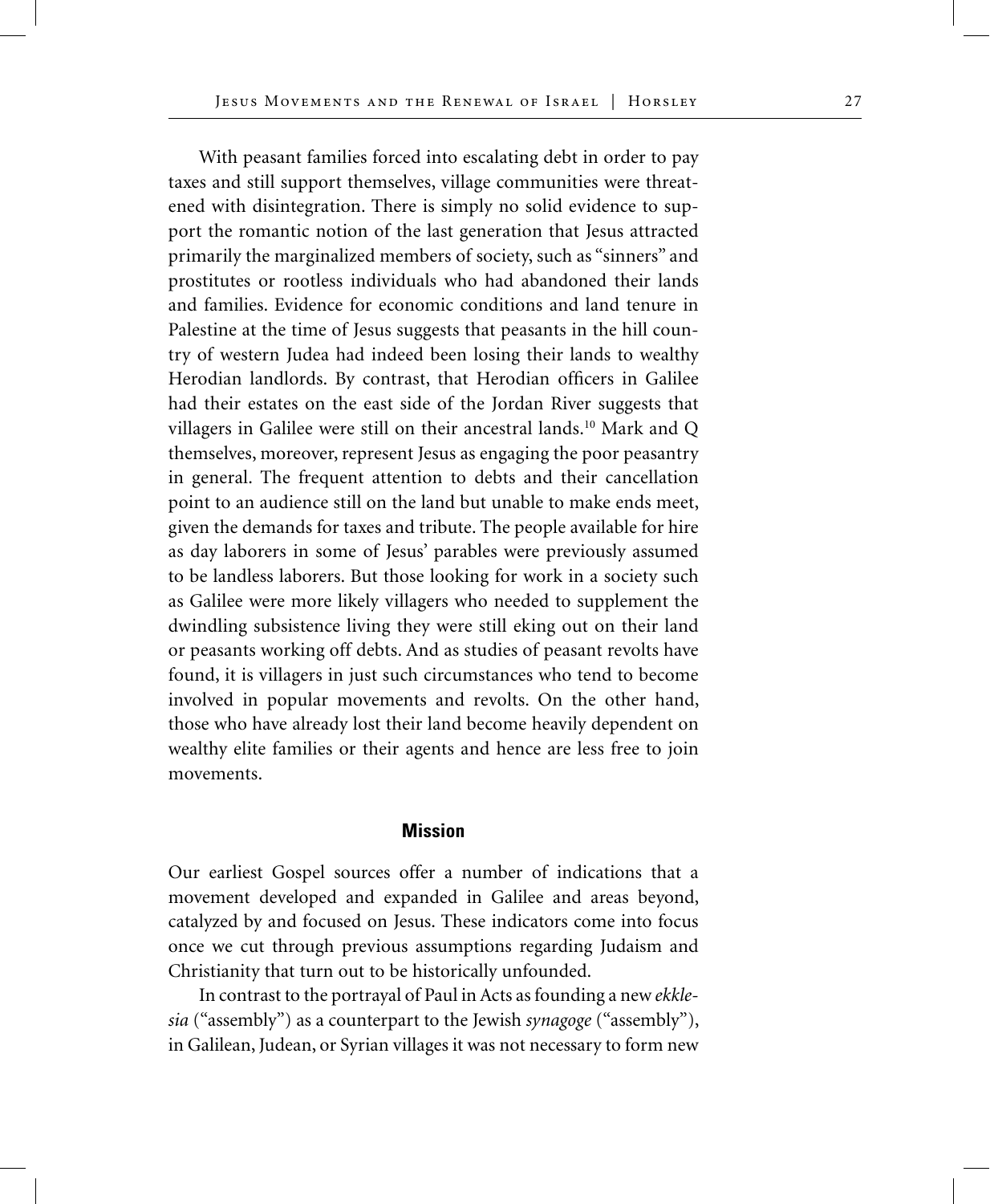communities. As in most agrarian societies, the fundamental form of societal life in Galilee and Syria was the village community, comprised of a larger or smaller number of households. The latter were the basic productive and reproductive unit, while village communities had mechanisms for mutual cooperation and aid to help maintain each household as a viable multigenerational unit in the community.

The speeches in both Q and Mark's story portray Jesus and his disciples as developing a movement based in village communities. In Q, the covenant renewal discourse (6:20-49), which addresses local social-economic relations, makes sense only in the context of local communities. The Lord's prayer, with its mutual cancellation of debts, and the discourse on anxiety (11:2-4, 9-13; 12:22-31) also presuppose village communities. Mark's story, moreover, has Jesus repeatedly teaching and healing in villages or "towns" and "places." Most significant, surely, is how Mark's story, almost in passing (as if it would be obvious), has Jesus and his envoys carrying out their teaching and healing in the village *assemblies.* The Greek term *synagoge,* like the Hebrew and Aramaic *knesset* in rabbinic texts, meant "assembly." In the Gospels and in most references in contemporary Judean texts it refers to the local village assembly. According to later rabbinic texts, these village assemblies met twice a week (compare the community fasts mentioned in the *Didache* 8:1). As the religious-political form of local cooperation and self-governance of the semi-independent village communities, the assemblies dealt with common concerns such as the water supply and held community prayers and discussions.<sup>11</sup>

Independently, Mark  $(6:6-13)$  and Q  $(10:2-16)$  both have Jesus deliver a speech that commissions workers to assist in the program of extending the movement (of renewing Israel) to other village communities.<sup>12</sup> That these "discourses" exhibit the same basic structure, with different wording, suggests that such sending of Jesus envoys was a standard practice in the earliest phases of the Jesus movements. In both versions of the commissioning, the workers are sent out in pairs to other villages where they were to stay with, and accept subsistence support from, a household in the community. Given the small houses and crowded conditions known from archaeological excavations (several houses of two rooms roughly six feet by nine feet off central courtyards), we can assume they were not working with individual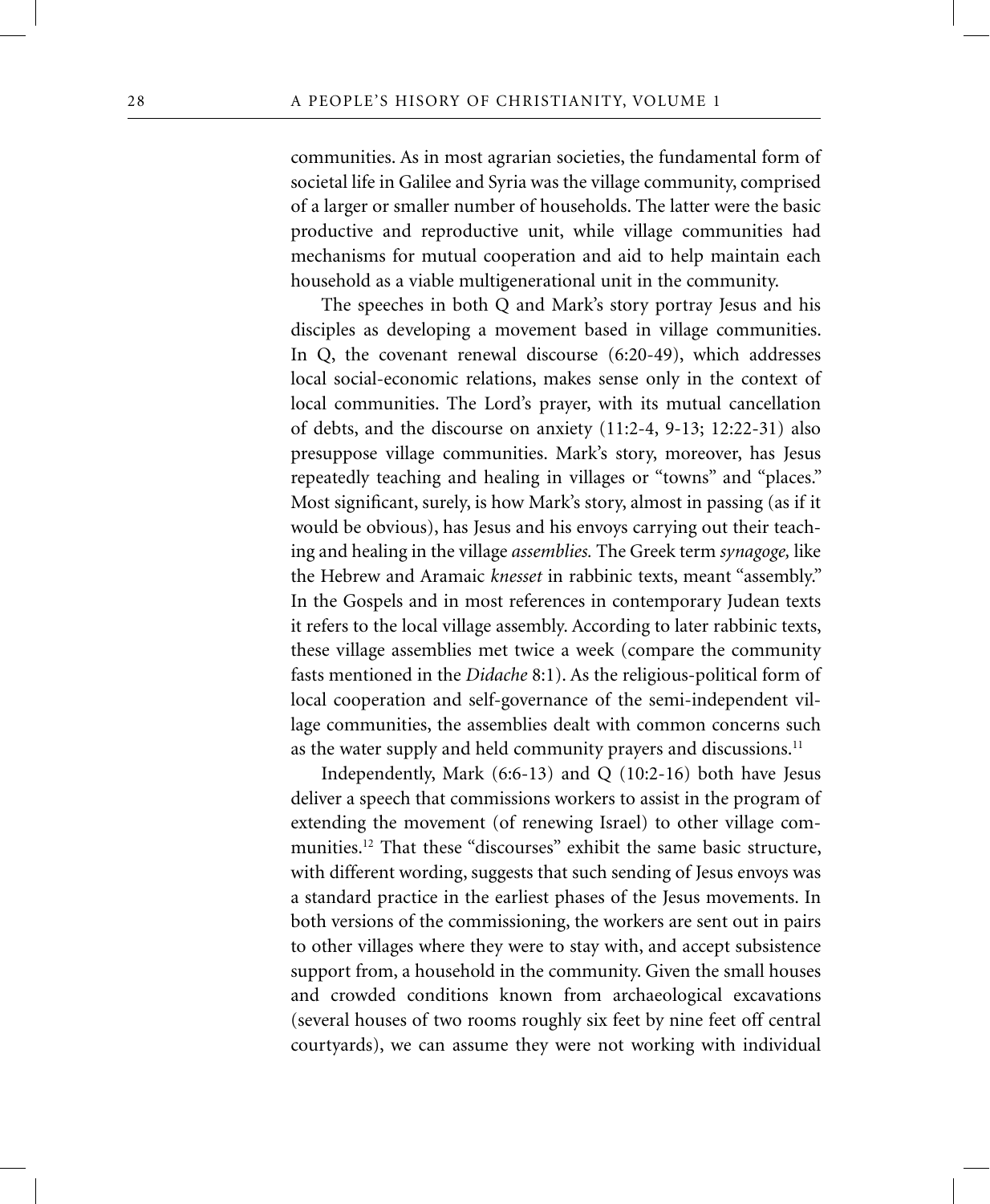families, but wider village communities. Charged to expand Jesus' own mission of preaching and healing, these workers were apparently also, in effect, carrying out what might be called community organizing. The expectation, surely based on experience, was that a whole

village might be receptive or hostile. In the former case it apparently became associated with the wider movement. In the latter, curses might be called down upon it for its rejection of the opportunity offered: "Woe to you Chorazin! Woe to you Bethsaida!"13

In this connection we should follow up the few clues Mark gives about how the most prominent leaders of the movement—Peter, James, and John—may have come from a somewhat different personal and familial

situation from the villagers among whom they built the movement. Their fishing enterprise involved the collaborative effort of several men.14 Herod Antipas, needing to expand his revenues in order to fund his ambitious city-building, developed fishing into an industry. Working through brokers as intermediaries, the king supplied the equipment, especially the costly large (twenty-six-foot) boats that required a crew of five or six (compare the size of boat required in Jesus' seacrossings in Mark). Collaborative crews evidently contracted to deliver a certain percentage or amount of their catch to the processing depots in return for keeping the rest (somewhat like sharecroppers). The principal processing center for the fish was the burgeoning boomtown of Magdala, "tower of fish" in Aramaic, where people cut loose from their ancestral lands and village communities found work. We might speculate also that the Mary known as "from Magdala," evidently an independent woman (not identified by her attachment to either father or husband), may have been such a destitute person cut loose from her family of origin.

Cross-cultural studies suggest that it is precisely such people with experience beyond a village and contact with outsiders who tend to become leaders in movements of renewal or resistance. Some of the principal leaders of the Jesus movements were apparently "downwardly mobile" people with direct experience of indebtedness to



**Fig. 1.4.** "Peter's House," ruins of a modest first- or early-second-century house in Capernaum, Israel. Capernaum was one of several densely populated towns surrounding Lake Genessaret (the Sea of Galilee) and figures prominently in the accounts of Jesus and his disciples in the Gospels. Photo: Erich Lessing / Art Resource, NY.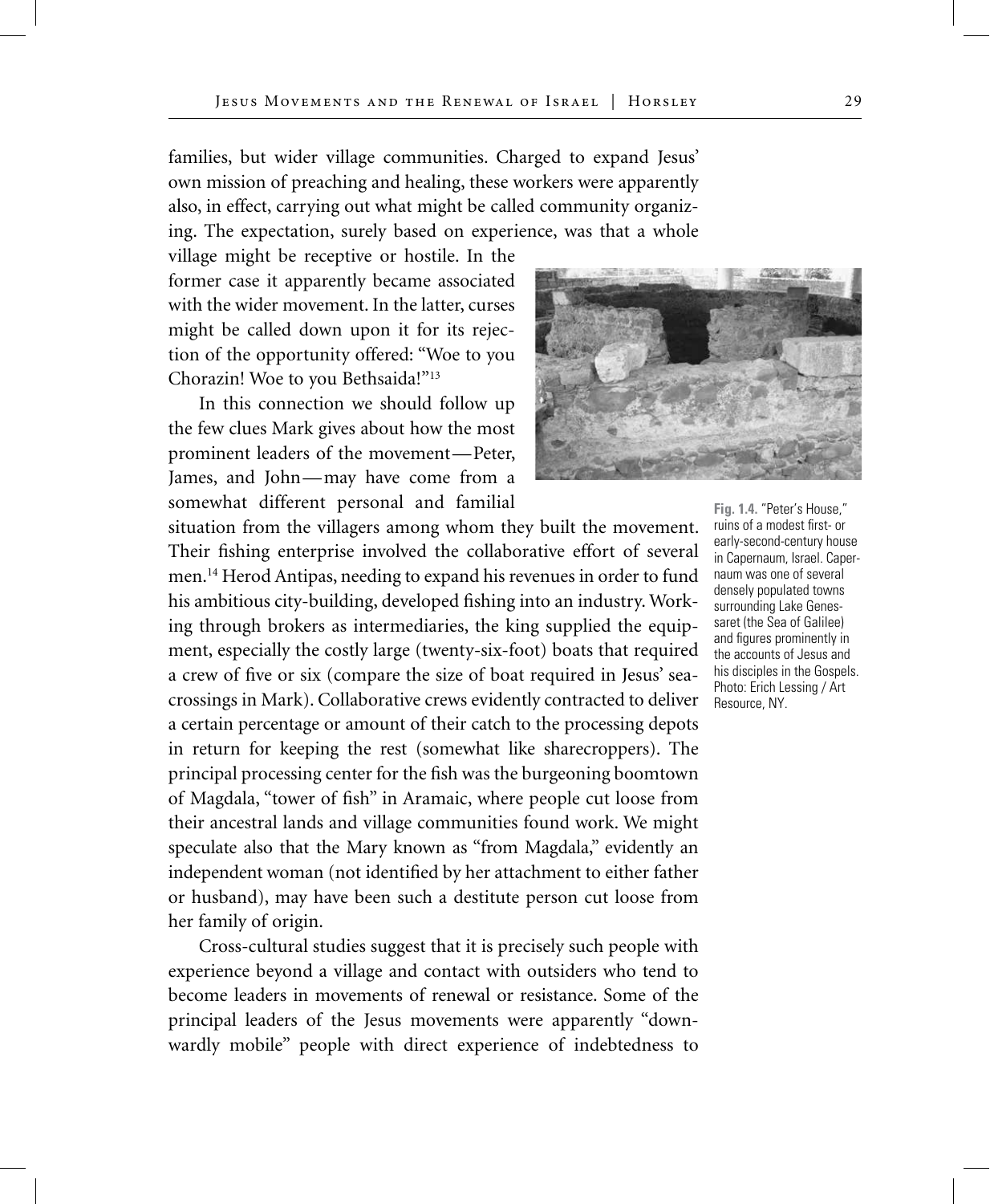**Fig. 1.5.** This Roman-era boat was recovered from the Sea of Galilee in 1986. The remains are 8.2 meters long and 2.3 meters wide. Numerous repairs, made with different types of lumber, show the boat had a long working life. Yigal Allon Center, Ginosaur, Israel. Photo: Erich Lessing / Art Resource, NY.



the very power holders who were oppressing the people with heavy taxation and interest on loans prohibited by Israelite covenantal law. These leaders would have had an unusually poignant sense of how the Israelite ideal of a life of cooperation and justice in semi-independent, self-sustaining communities was disintegrating. Such people would have responded eagerly to a message of God's imminent restoration of Israel. Having already been cut loose from the land, moreover, they



**Fig. 1.6.** Modern reconstruction of a Roman fishing boat based on the archaeological remains of a boat from first-century Galilee. The size of the craft indicates the scale of the Roman fishing industry, requiring a hired crew much larger than a family operation. Photo: Richard A. Horsley.

would have been free to move about from village to village on speaking-healing-organizing missions, in contrast to villagers who needed to remain in place in order to work the fields.

The earliest Gospel sources portray the Jesus movements as having developed initially in Galilee. Mark represents Jesus as having his base of operations in Capernaum, a village on the northern shore of the Sea of Galilee—an account that is generally accepted as histori-

cally credible. That also fits the idea of Peter and Andrew and James and John's having been fishermen. In the mission speech in Q, Jesus utters curses on Capernaum, the nearby village of Chorazin, along with Bethsaida, a town across the border in Herod Philip's territory. Such curses presuppose that the mission was active in those communities but that they later backed away or rejected the mission.

Mark then also has Jesus and his disciples extend their mission beyond Galilee into the villages of Tyre to the northwest, those of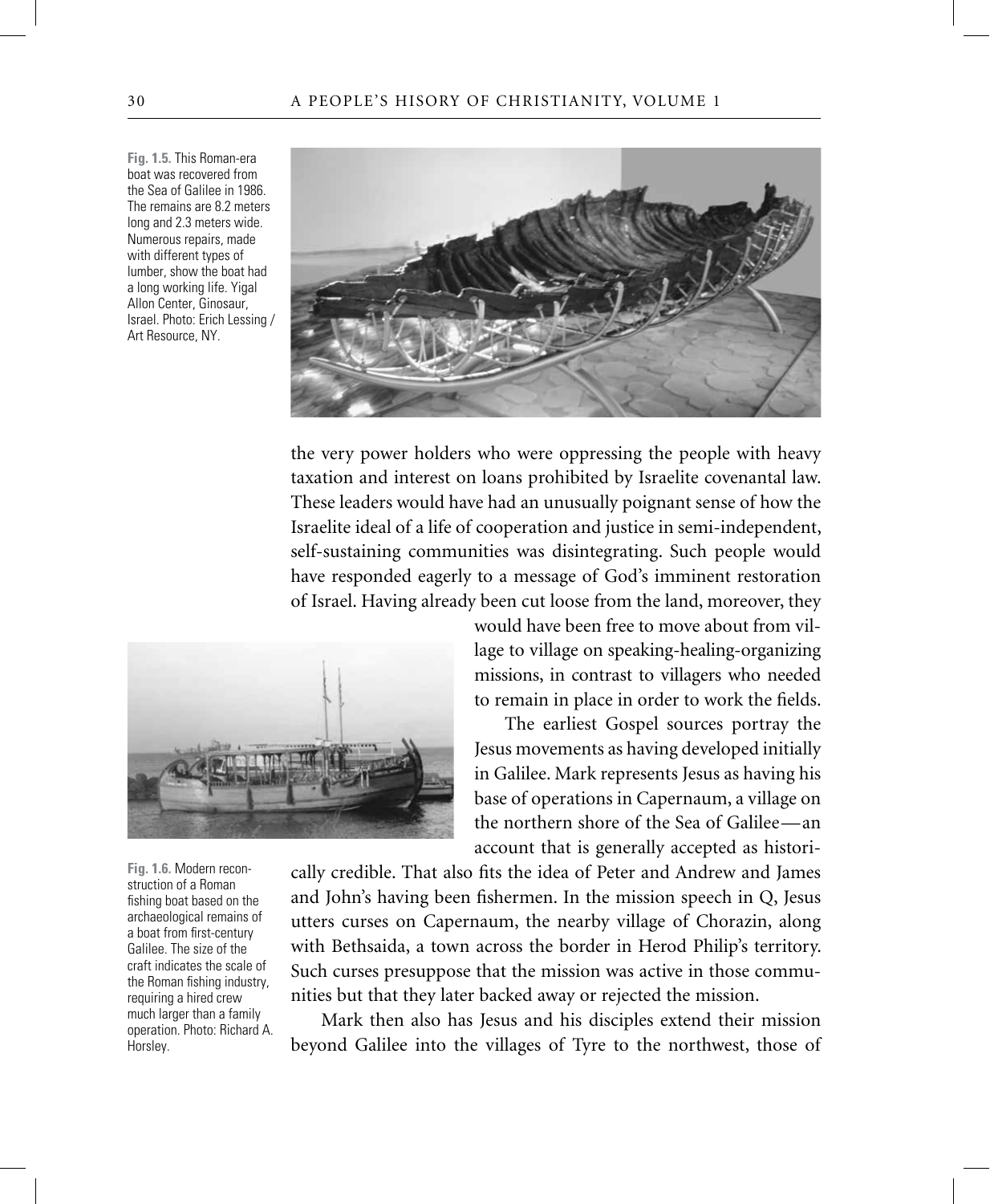

**Fig. 1.7.** Ruins of the synagogue of Chorazim, situated above Lake Genessaret (the Sea of Galilee). Hellenistic architectural style. Photo: Erich Lessing / Art Resource, NY.

Caesarea Philippi to the north, and those of the Decapolis to the east and south of the Sea of Galilee. This may well reflect the movement's extension by the time Mark's story was composed and being performed in the constituent communities a few decades after Jesus' own mission. It should not be surprising that movements of local renewal and resistance to rulers among one people would become appealing to others and extend over the frontiers. The Syro-Phoenician-woman episode in Mark's story indicates that the inclusion of a women specifically known as from the dominant Hellenic culture was a serious issue for the Jesus movements. Yet the rapid expansion of the Jesus movements beyond the primarily Aramaic-speaking Galilee into Syrian villages, including some Greek-speaking communities, suggests that villagers of previously non-Israelite culture fairly easily identified with Israelite tradition. This is indicated by the very existence of Mark and Q in Greek as texts performed in communities of a movement.

#### **Covenant Renewal**

Closely coupled with the exodus, in the formative traditions of Israel, was the covenant with God made on Mount Sinai. The Mosaic covenant and its fundamental principles of political-economic relations (the Ten Commandments) played a crucial role in the people's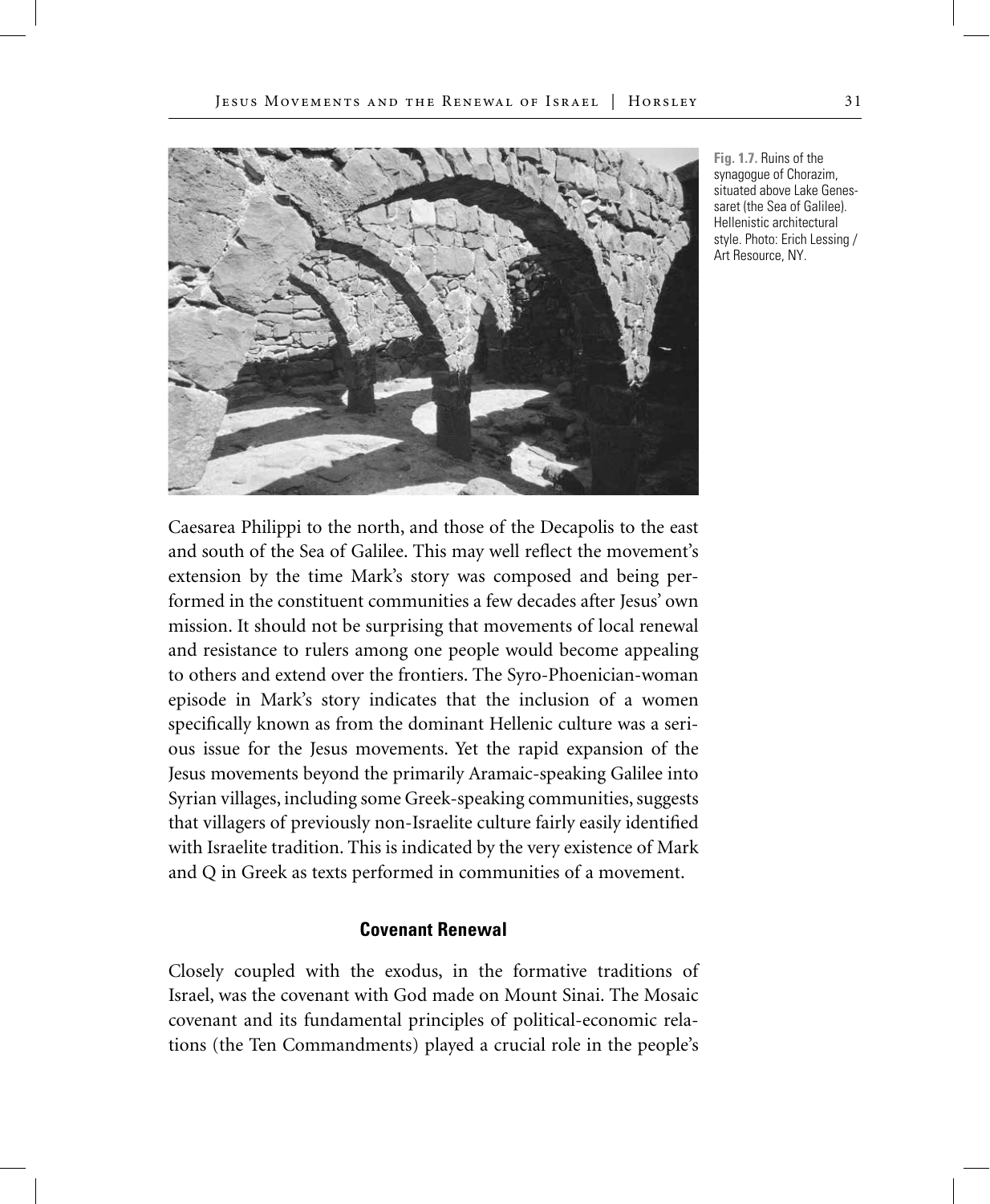repeated resistance to oppressive rulers and struggles to restore just social relations. According to Josephus's accounts of the social turmoil of the great revolt, roughly a generation after Jesus' mission in Galilee, violations of covenantal principles by the elite were what mobilized Galilean peasants to collective action. Clearly, the covenantal principles still provided the operative foundation for social-economic relations in village communities and for their political-economic relations with their rulers.<sup>15</sup>

Ostensibly, of course, covenantal principles and mechanisms were still observed by the temple-state as well as the peasantry. There was society-wide observance, for example, of the seventh-year rest for fields and the seventh-year cancellation of debts, traditional covenantal mechanisms designed to keep subsistence peasant households viable on their land. Hillel, the distinguished elder of the Pharisees, had promulgated the famous *prosbul* as a bypass of the sabbatical cancellation of debts, ostensibly to "ease credit" for already indebted peasants. The covenant was thus clearly still well-known among scribal groups such as the Pharisees, who strove to adapt or vitiate covenantal principles in order to allow the consolidation of power in the Jerusalem temple-state. As we know now from the Dead Sea Scrolls, the dissident scribal and priestly community that withdrew to the wilderness at Qumran used the Mosaic covenant as the basic model for their utopian attempt at the renewal of Israel.

It should not be surprising therefore that in both Mark's story and the Q speeches, in which the main theme is the renewal of Israel over against its rulers, covenant renewal should figure prominently. In Mark the covenant theme runs throughout the narrative, with a covenant discourse and a covenant meal at crucial points in the story. In Q the longest and most substantive speech is a renewal of the covenant. The prominence of covenant renewal in the earliest Gospel sources suggests that it was prominent in the Jesus movements that produced and used them.

The basic components of the Mosaic covenant even provide the structure of the longest speech in  $Q$  (6:20-49).<sup>16</sup> In the original pattern, a declaration of God's deliverance (focused on the exodus) as a basis of obligation prefaced the principles of social relations that constituted the core demands of the covenant, which were then sanc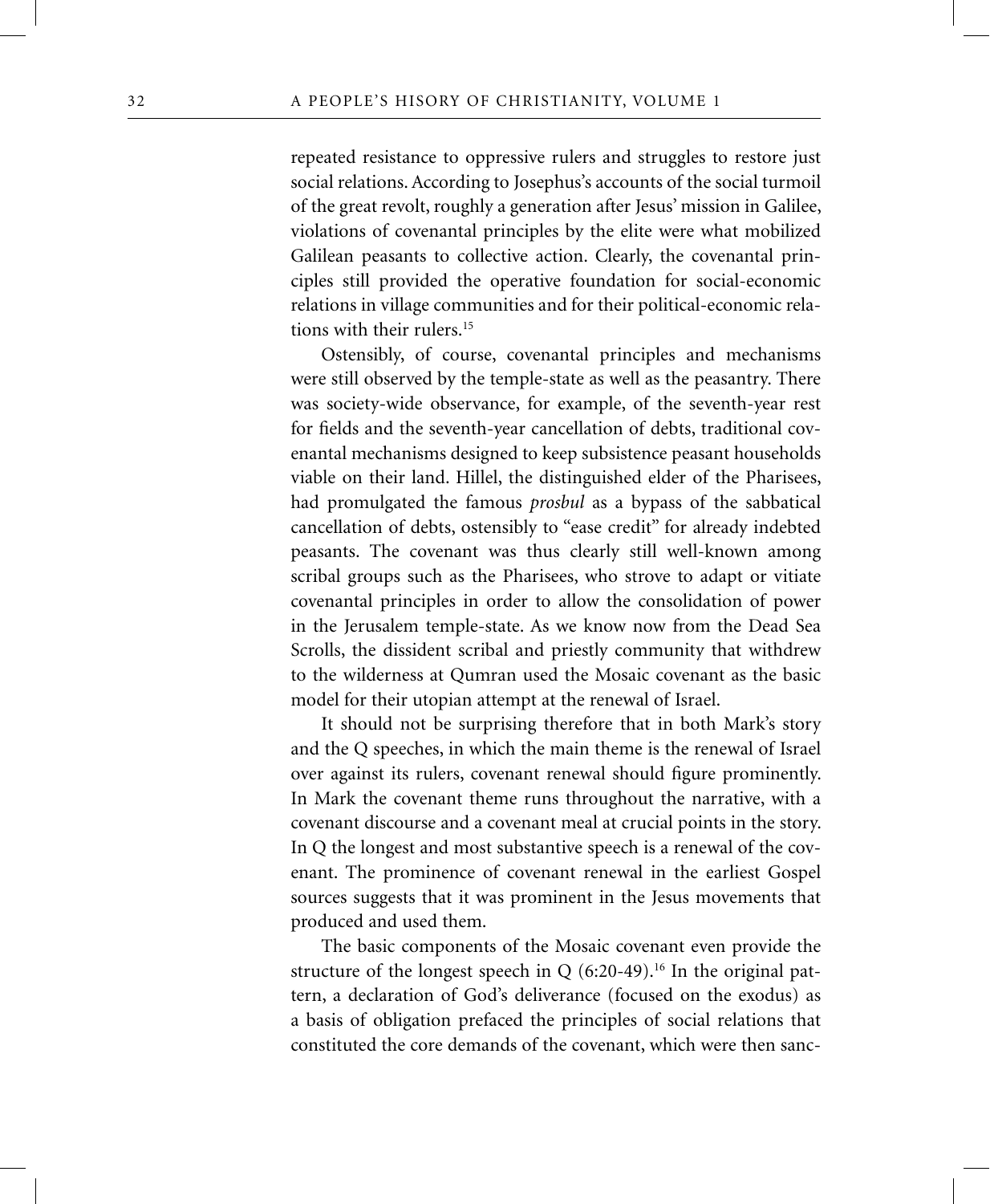tioned by blessings and curses. These components can be observed at many conspicuous points in the books of the Hebrew Bible: in covenant making, covenantal laws, and covenantal teachings. They are also prominent in key texts of the Qumran community found among the Dead Sea Scrolls.

Most significant for the covenant speech in Q is how the pattern of components is creatively transformed in the initiation ceremony for those entering the renewed covenantal community in the Qumran Community Rule (1QS). The covenant speech in Q exhibits a similar adaptation of the basic components. In both the blessings and curses components, a previously sanctioning motivation has been transformed into a new declaration of God's deliverance, only now in the present and future ("Blessed are the poor, for yours is the kingdom of God"). Other materials now provide the sanction (double parable of building houses on the rock or sand). Still central, of course, are the covenantal principles (laws, teachings, focal instances) that allude to and adapt traditional covenant principles, as guidance for community social and economic interaction.

The covenantal discourse in Q, moreover, is couched in performative speech, that is, speech that makes something happen (for example, "I now pronounce you husband and wife"). The speech enacts a renewal of the Mosaic covenant in the assembled community. The blessings pronounced on the poor, hungry, and mourning announce God's new deliverance happening in the mission of Jesus and the formation and life of the movement, with the corresponding pronouncement of woes on the wealthy. The declaration of covenantal principles (the "love your enemies" set of sayings) gives focal instances of ways in which community members are to quit their local quarrels, insults, and conflicts and return to the covenant ideals of cooperation and mutual support. They are to "love your enemies, do good, and lend." The thrust is to restore the mutuality and solidarity of village community life. That presumably would strengthen the village community with regard to the pressures that are contributing to its disintegration, most obviously the heavy taxation resulting in indebtedness to the cursed wealthy, which exacerbates their poverty and hunger.

Closely associated with the covenant commandments in Israelite tradition were the time-honored mechanisms of prohibition of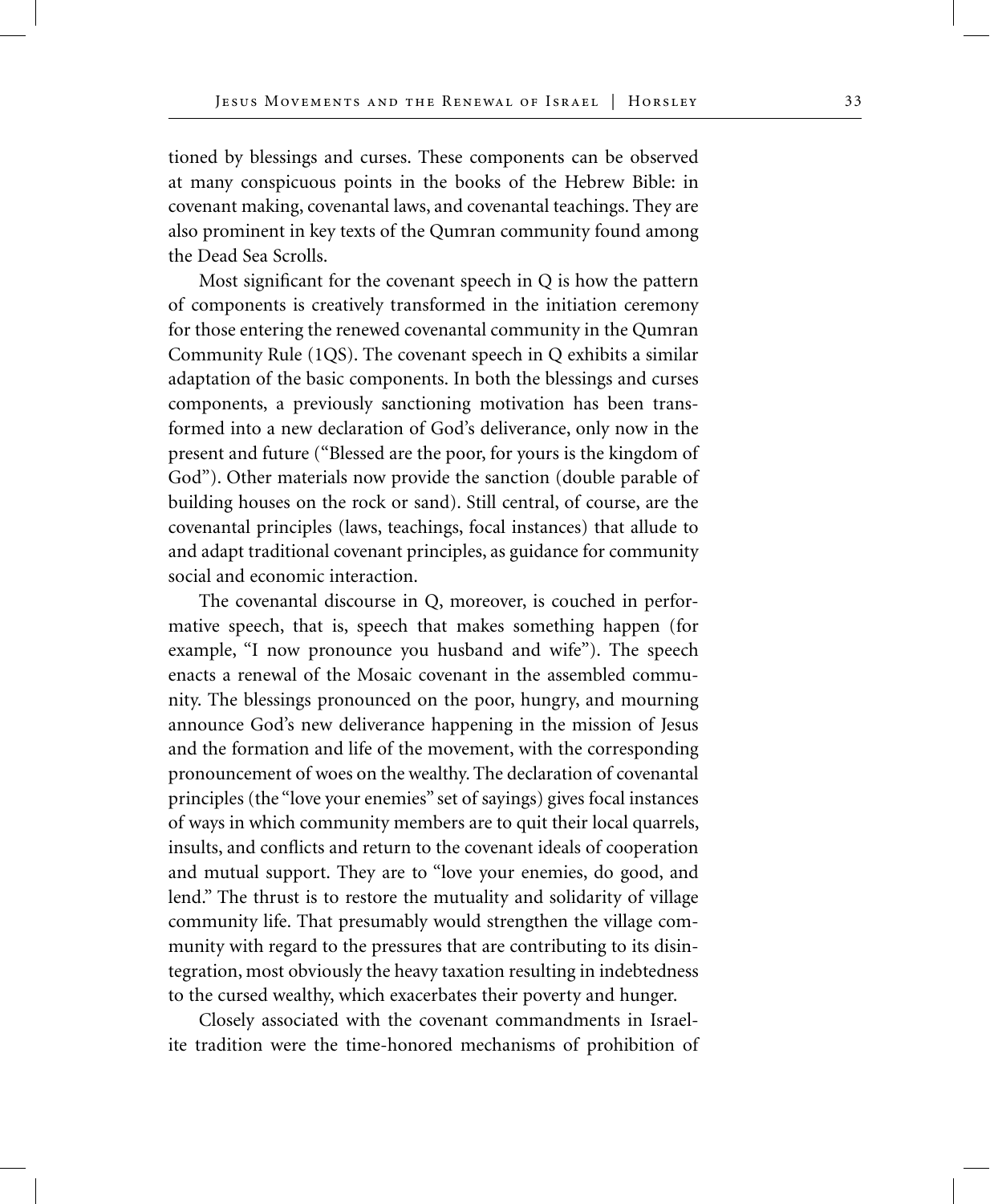interest on debts and sabbatical cancellation of debts and release of debt-slaves. Debts were the bane of peasant life and could become a downward spiral from which a family could never recover. That is why Israelites and most other peasantries developed mechanisms of what has been called a "moral economy," mechanisms that could keep each constituent multigenerational family economically viable.<sup>17</sup> The "Lord's Prayer" in Q, also performative speech, is thus also a covenantal economic as well as religious prayer. The "third petition" is a combination of a plea to God for cancellation of debts and the corresponding commitment to cancel whatever debts were owed by fellow villagers. As expressed in the parallel petitions of the prayer, cancellation of debts along with the provision of subsistence food ("daily bread') is what the kingdom of God means.

Parallel to the covenantal speech in Q, Mark presents a covenantal discourse in a series of dialogues (Mark 10) that deal successively with marriage, status in the community, economic relations, and leadership. These dialogues feature a number of covenantal law–like pronouncements ("What God has joined together, let no one separate!" 10:9) as well as recitation of the covenant commandments (10:19). Like the original covenant principles, the principles enunciated in this series of dialogues (like the focal instances in Q 6:27-39) govern particular facets of local social-economic relations, that is, prohibition of divorce protecting marriage at the core of the family unit (no adultery), sanction against the desire for surplus goods (wealth; no coveting, no stealing of others' goods), and a declaration that leaders must be servants, not aspire to power (one of the purposes of the covenant as a whole).

Besides this covenantal renewal discourse directed to socialeconomic-political relations within the community of the movement, Mark includes other dialogues with covenantal themes. The most pointed is his charge against the scribes and Pharisees from Jerusalem who urge peasants to "devote" *(korban)* their property to the Temple. He declares that such demands violate the basic covenant commandments. He gives the example of "honoring father and mother" to illustrate that the goods and produce of peasant families are needed for local subsistence, as in supporting the elders who can no longer labor productively (Mark 7:1-13). This appeal to the original covenantal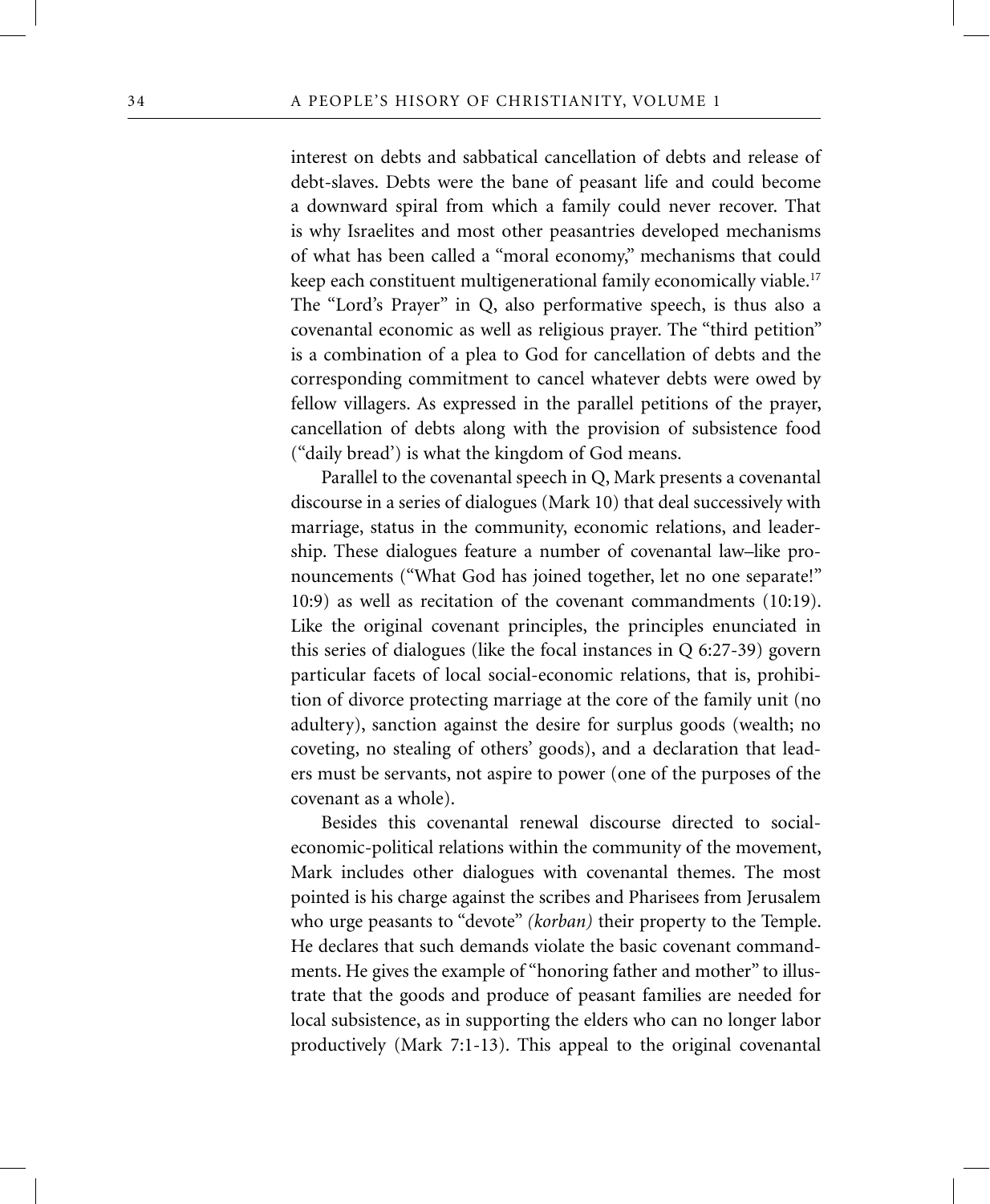"commandment of God" in order to condemn the predatory devices of the representatives of the Temple reinforces peasant families' and village communities' attempts to resist the oppressive demands of their rulers. Similarly, Jesus declares that the scribes based in the Temple "devour widows' houses" (household or possessions). He then illustrates how this happens in the widow's donation of the last copper coin of her "living" to the Temple, again reinforcing the popular resistance to Temple demands. Mark's story thus has Jesus use covenantal references both as principles of community welfare and cooperation and as principles of resistance to the ruling institutions and their representatives.

The covenant renewal discourses and other covenantal teaching in the two earliest Gospel sources offer further indications that the Jesus movements that used these texts were based in local communities that they were attempting to restore to the ideals of mutuality and cooperation of Israelite tradition. Other peasant peoples usually had traditional principles and mechanisms that corresponded to Israelite covenantal commandments and sabbatical cancellation of debts. Thus the (renewed) Israelite covenant that forms a central aspect of Jesus movements would have been easily adapted by village communities across the frontier in Syria.

#### **Persecution and Repression**

Ancient and medieval rulers seldom kept their peasants under surveillance. The Judean historian Josephus makes it sound highly out of the ordinary even when Herod arranged for informers on the residents of Jerusalem. About the only time that rulers paid any heed to the semiautonomous village communities over which they "ruled" was at harvesttime, when they sent officers to the threshing floors to appropriate taxes. The Roman approach to "pacification" was to terrorize the populace by brutal slaughter and enslavement of villagers and gruesome public crucifixion of insurgents. As noted above, the Roman governors and their clients in Jerusalem and Galilee seem to have been regularly taken by surprise by protests, prophetic movements, and rebellions. Only after disruptions arose did they send out massive military force to destroy them.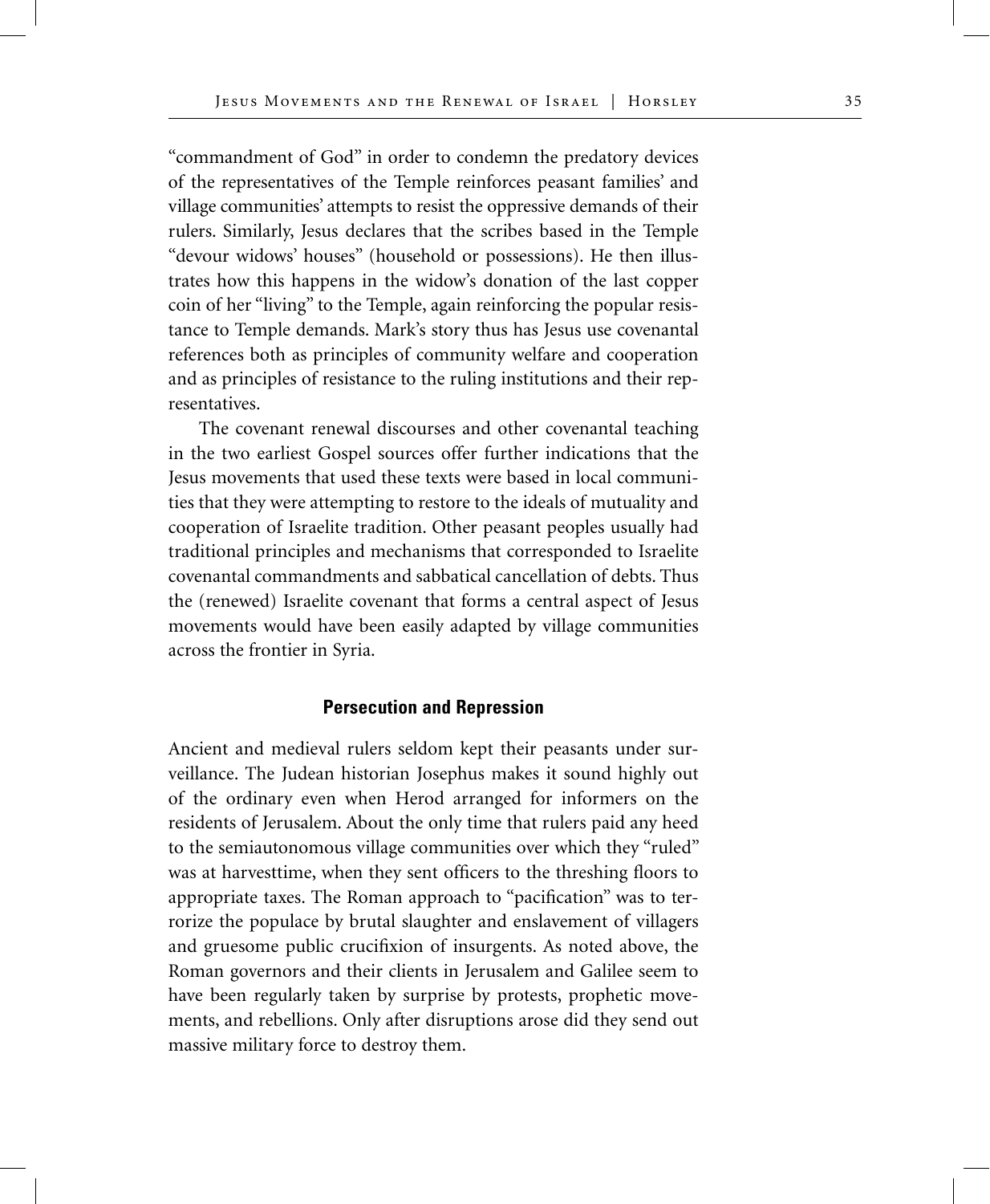It may be all the more telling, therefore, that Q and Mark contain so many references to persecution of movement members: the likelihood of being arrested, brought to trial, even crucified (Mark 13:8-9; Q 12:2-3; 14:26). In fact, one of the standard speeches shared, in different versions, by Mark and Q is an exhortation about remaining steadfast when brought to trial and faced with the threat of execution (Mark 8:34-38; Q 12:2-12). The people who heard Q apparently understood themselves to be in the long line of prophets who had been persecuted and killed (11:47-51; 13:34-35; compare 6:22-23). All of these references and passages suggest that the movements had come to the attention of the rulers of Galilee and other territories, who periodically took repressive action to check the growth of the movement. This parallels the experience of other movements of Jesus-followers: periodic attacks by the high priestly or Herodian rulers on the leaders of the Jerusalem community as portrayed in Acts and Paul's arrest and imprisonment as mentioned in his letters. The gist of the warnings and exhortations about repression in both Mark and Q is that it is only to be expected. The people are not to worry about it, however, but to be ready to face martyrdom, as had Jesus, in the trust that they would receive divine inspiration in the hour of testing and would be vindicated in the divine judgment.

### **WHAT HAPPENED TO THESE JESUS MOVEMENTS?**

There is no obvious reason to imagine much continuity between any of the early Jesus movements or Christ-believers and what later became established Christianity, since the latter was shaped by later generations of "bishops and councils." It was later church councils, for example, that canonized the four Gospels. By the time of those fourthor fifth-century councils, however, Mark was being read differently from the way it was understood in the early communities for which it was produced. The principal way in which Mark and the Q speeches found minimal continuity with later developments was through their absorption and transformation into the Gospels of Matthew and Luke. As the first Gospel in the canon, Matthew became the most widely influential in the next several centuries. The initial absorption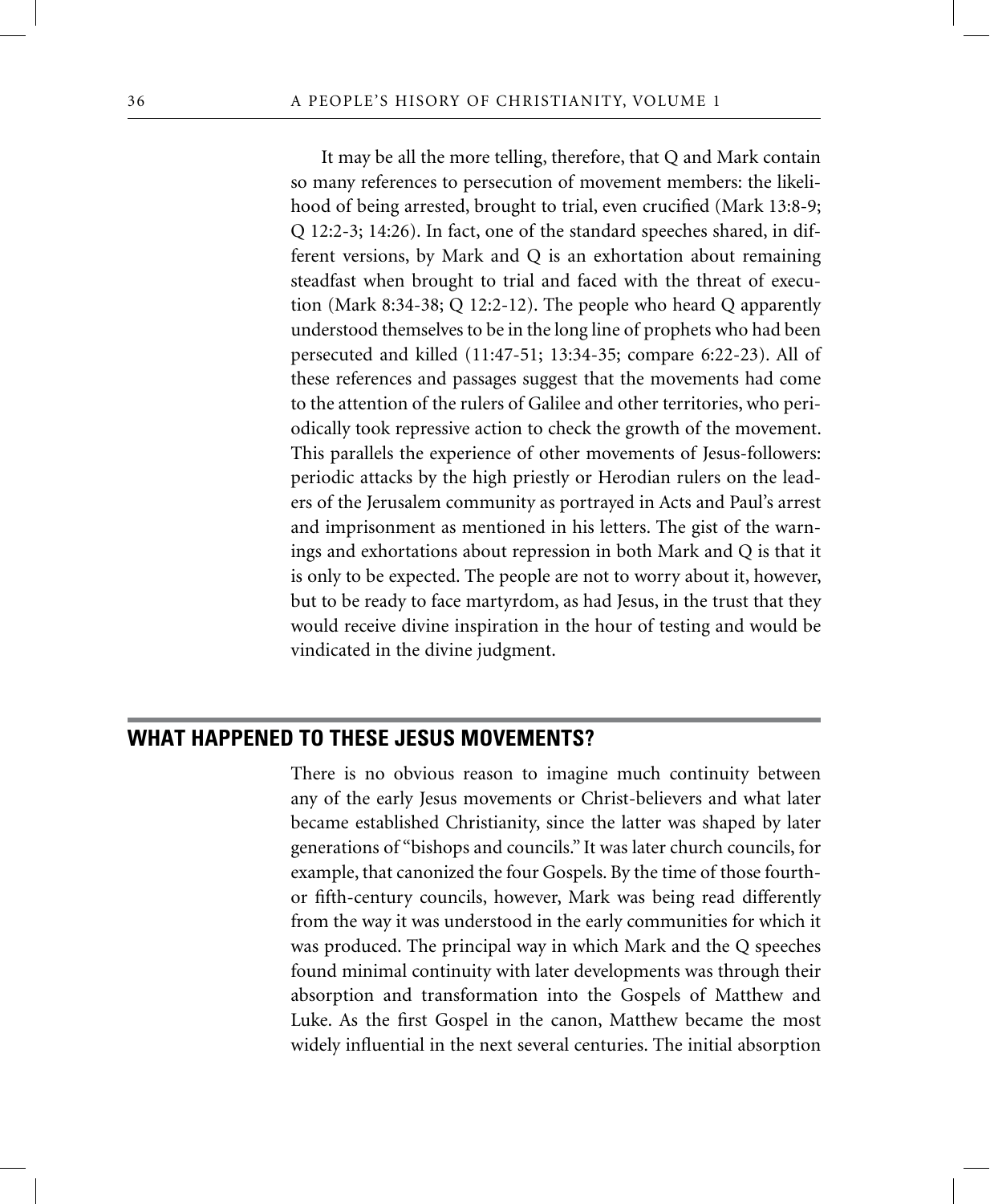of Mark and Q into the composition of Matthew's Gospel, however, did not dramatically alter the identity and agenda of the movements addressed in Mark and Q. Like its sources, Matthew's Gospel and its community still understood themselves as a renewal of Israel, not a new religion.

We simply do not know what the outcome of the Jesus movements in Galilee and southern Syria may have been, how long their influence lasted in the village communities in which they took root. It must be due to the rapid spread and dramatic impact of Jesus' mission in the first generation that we have records of such popular movements in the first place. Peasant movements generally leave no records. Galilean villages in which the movement took root may have been among those decimated in the Roman reconquest in the summer of 67. Villages further north and east in Syria were probably much less affected.

It would be unwarranted to conclude that these movements represented by Mark and Q simply died out and left no trace after a generation or two and that the diverse branches of later Christianity developed only on the basis of the urban communities established by Paul and others. The letters of Pliny provide evidence that the movements of Jesus-followers or Christ-believers continued to spread into village communities as well as cities as far away as northern Asia Minor into the second century. It is tempting to imagine that the teachings included in the movement manual or handbook known as "The Teaching of the Twelve Apostles" *(Didache)* may have been directed to Greek-speaking village communities of a movement in Syria similar to the one addressed in the Q speeches. The issues addressed and the teachings given appear as a likely later stage in the development of a movement parallel to the one addressed in the Q speeches. For example, the covenant discourse that opens "The Teaching" is expanded with traditional Israelite covenantal teachings, but lacks the performative power involved in the Q speech's transformation of the covenantal components. And the workers ("prophets") sent out in the mission discourses in Q and Mark have now become a problematic drain on the economic resources of subsistence communities when they want to prolong their prophetic "mission." The communities to which the Didache is addressed do not appear to be the same as those addressed in Q or Mark. The instructions for the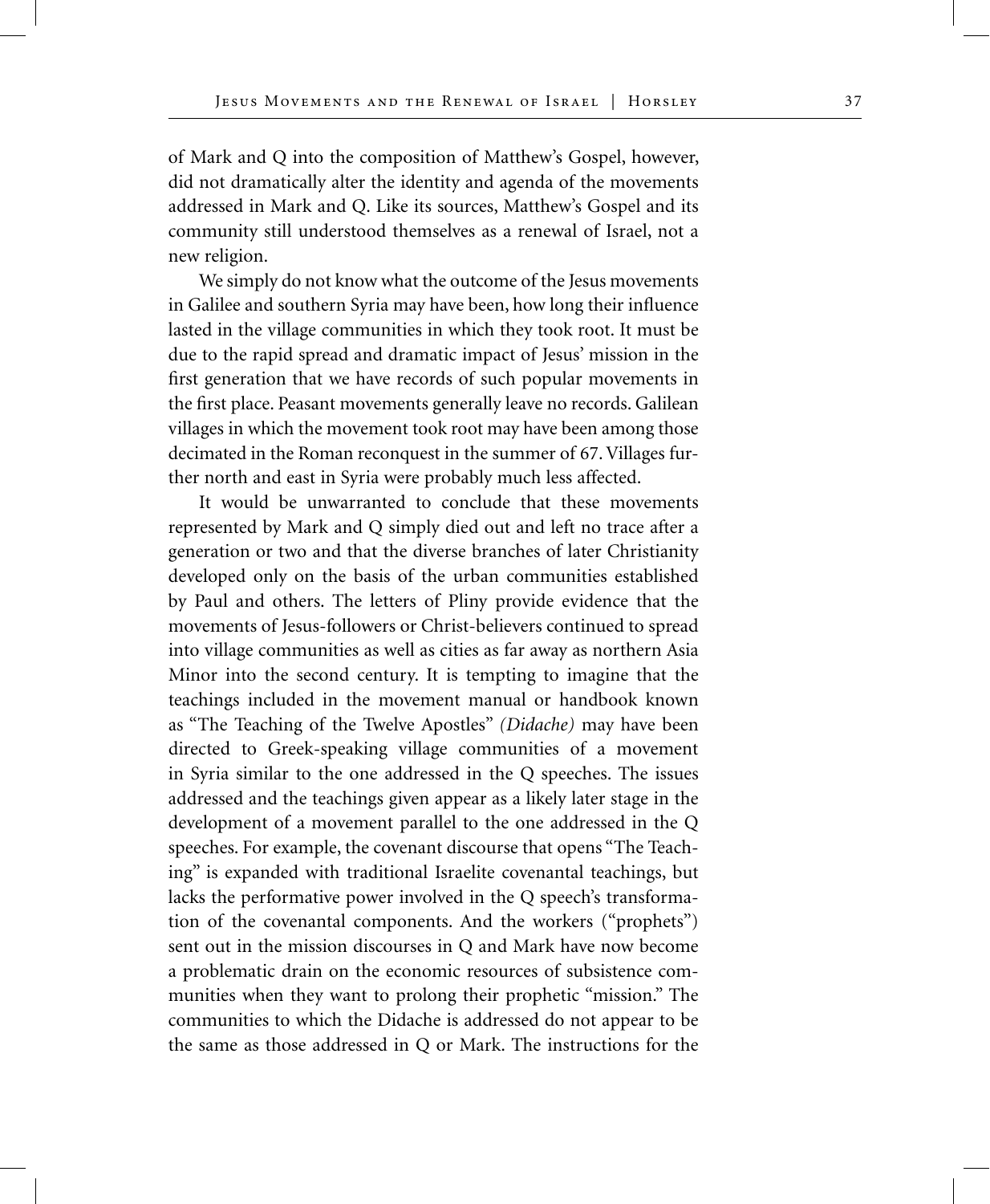eucharist assume that Jesus stands in continuity with "the Holy Vine of David," that is, the popular messianic tradition, not the popular prophetic tradition of Moses and Elijah, and baptism is done with a full-blown trinitarian formula. The communities addressed in the *Didache,* however, are a network of village and small-town assemblies that parallel those addressed in Q and Mark.

### **THE RENEWAL OF ISRAEL**

The earliest Jesus movements, known from the earliest Gospel sources Mark and Q, did not comprise a new religion. Rather, they were movements whose agenda was the renewal of Israel in resistance to the imperial rulers of the people. These movements did not form new communities but set about renewing the social-economic relations of already-existing Galilean village communities according to the basic principles of the Mosaic covenant. They quickly spread to villages across the frontier under the jurisdiction of other Roman client rulers. But they continued to cultivate the Israelite tradition and covenantal principles, as adapted and transformed in Jesus' teaching and practice. And they continued their distinctively Israelite identity even after they took root in Greek-speaking communities and performed the story and speeches of Jesus in Greek.

In their origins the earliest Jesus movements are part of the history of the Galileans, Judeans, and Samaritans under the rule or continuing authority of the high priestly rulers in Jerusalem. Jesus and the movements that formed in response to his mission are closely parallel in basic ways to other popular movements at the time among the Judeans and Samaritans as well as the Galileans. All of these popular movements formed in resistance to the Jerusalem as well as the Roman rulers, consistent with the general division in ancient societies between rulers and ruled. In social form these Jesus movements parallel the popular prophetic movements insofar as both Mark and Q, with numerous allusions to Israelite tradition, represent Jesus as a Moses- and Elijah-like prophet leading a renewal of Israel. Mark complicates this somewhat with some messianic motifs, yet cautiously and critically so.